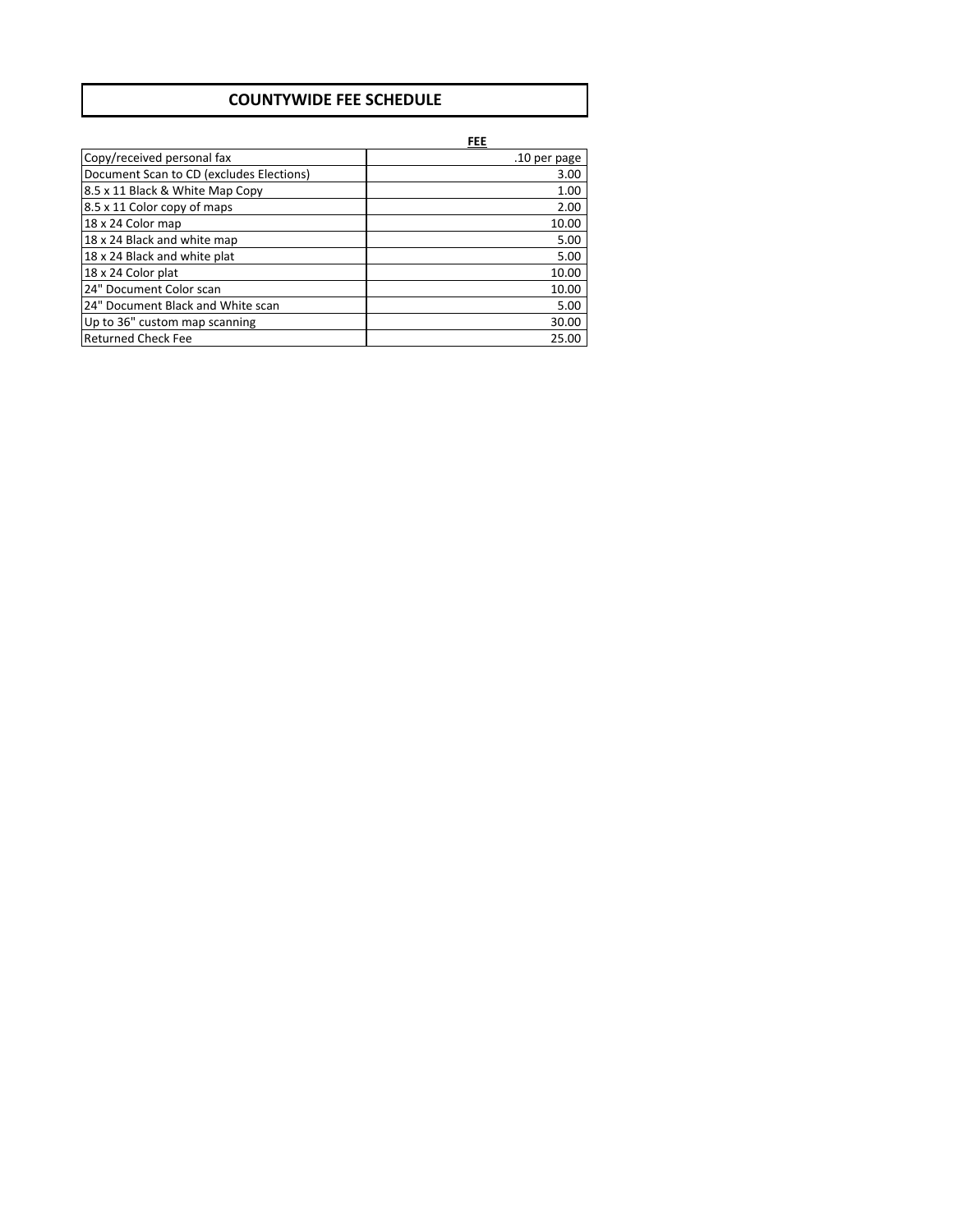## **ANIMAL SHELTER FEE SCHEDULE**

| <b>Adoption Fees:</b>                  | FEE                               |
|----------------------------------------|-----------------------------------|
| Dogs/Puppies                           | 100.00                            |
| Cats/Kittens                           | 85.00                             |
| Dogs/Puppies already altered at intake | 45.00                             |
| Cats/Kittens already altered at intake | 25.00                             |
| Poultry                                | Current market value              |
| Livestock                              | Current market value              |
| Non-profit Reduced Rate Adoptions      | Dogs over 4 months of age - 20.00 |
|                                        | Dogs under 4 months of age - 0.00 |
|                                        | Cats over 4 months of age - 10.00 |
|                                        | Cats under 4 months of age - 0.00 |

| <b>Confinement Fees:</b>         | FEE   |
|----------------------------------|-------|
| Dogs/Puppies - direct exposure   | 15.00 |
| Dogs/Puppies - indirect exposure | 8.00  |
| Cats/Kittens - direct exposure   | 12.00 |
| Cats/Kittens - indirect exposure | 6.00  |

| <b>Reclaim Fees:</b> | FEE                                |
|----------------------|------------------------------------|
| Dogs/Puppies         | 25.00 if current on rabies vaccine |
| Cats/Kittens         | 20.00 if current on rabies vaccine |
| Livestock (small)    | 25.00                              |
| Livestock (large)    | 50.00                              |

| <b>Other Fees/Services:</b>                           | <b>FEE</b>   |
|-------------------------------------------------------|--------------|
| Rabies vaccination                                    | 10.00        |
| Transportation-Regular                                | 25.00        |
| Non-profit/reduced rate adoption heartworm test       | 20.00        |
| Non-profit/reduced rate adoption parvo test           | 20.00        |
| Non-Profit/Reduced Rate Adoption Feral Animal         |              |
| (Approved by DVM)                                     | No Fee       |
| parvo/distemper vaccine                               | 8.00         |
| Non-profit reduced rate adoption feline combo vaccine | 8.00         |
| Bordetella vaccine                                    | 15.00        |
| <b>Boarding fee</b>                                   | 5.00 per day |
| Microchip fee                                         | 12.00        |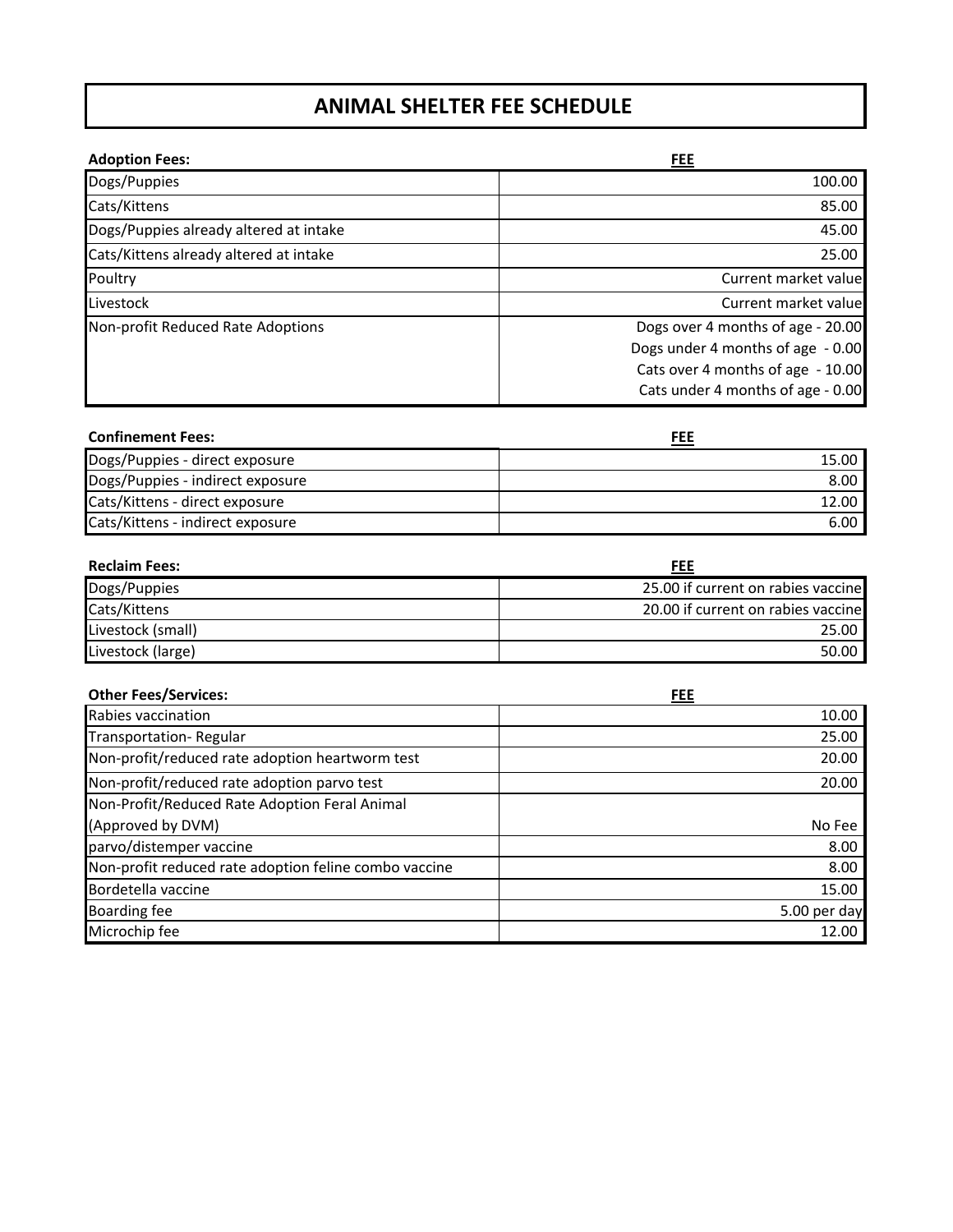### **BUILDING PERMITS & INSPECTIONS FEE SCHEDULE**

#### Residential Building (\$10 recovery fund fee will be added to all residential permits pulled by the building contractor):

| <b>Heated Area:</b>                           | FEE                                 |
|-----------------------------------------------|-------------------------------------|
| 0-1499 square footage                         | 300.00                              |
| 1500-1999 square footage                      | 350.00                              |
| 2000-2499 square footage                      | 434.00                              |
| 2500-2999 square footage                      | 499.00                              |
| 3000-3999 square footage                      | 600.00                              |
| 4000-4999 square footage                      | 725.00                              |
| 5000+ square footage                          | 800.00 + 0.12 per sq. ft. over 5000 |
| unfinished basement                           | 0.04 per square foot                |
| attached garage                               | 0.04 per square foot                |
| *detached garage                              | .10 per square foot                 |
| *finished upper level modular                 | 0.20 per square foot                |
| *Nato: Puilt during time of home construction |                                     |

### *\*Note: Built during time of home construction.*

### **Additions (single family, modular, mobile homes (residential):**

Heated area less than 1,000 square footage, also includes garages, carports, sunrooms and enclosed porches; over 1,000 square footage see New Construction fees

| <b>Building</b> | 100.00 |
|-----------------|--------|
| Electrical      | 50.00  |
| Plumbing        | 50.00  |
| Mechanical      | 50.00  |

#### **Residential Remodeling:**

Heated area less than 2,000 square footage; over 2,000 square footage see *New* Construction Fees

| <b>Building</b> | 50.00 |
|-----------------|-------|
| Electrical      | 50.00 |
| Plumbing        | 50.00 |
| Mechanical      | 50.00 |

#### **Commercial New Construction & Additions (0 to 20,000 square feet):**

| <b>Bldg Occupancy</b> | Individual Bldg  | <b>Individual Elect</b> | <b>Individual Mech</b> | Individual   | *Blanket |
|-----------------------|------------------|-------------------------|------------------------|--------------|----------|
| Classification        | Permit           | Permit                  | Permit                 | Plumb Permit | Permits  |
| Assembly              | .14              | .07                     | .04                    | 0.04         | .26      |
| <b>Business</b>       | .11              | .07                     | .06                    | 0.04         | .25      |
| Educational           | .13              | .07                     | .05                    | 0.04         | .27      |
| Factory/Industrial    | .08 <sub>1</sub> | .05                     | .03                    | 0.03         | .15      |
| Hazardous             | .08 <sub>1</sub> | .04 <sub>l</sub>        | .03                    | 0.02         | .13      |
| Instuctional          | .19              | .10 <sub>l</sub>        | .09 <sub>l</sub>       | 0.09         | .44      |
| Mercantile            | .10 <sub>l</sub> | .061                    | .04                    | 0.05         | .201     |
| Residential-(Not      |                  |                         |                        |              |          |
| Single Family, Two    |                  |                         |                        |              |          |
| Family, or            |                  |                         |                        |              |          |
| Townhouse)            | .14              | .07                     | .06 <sub>1</sub>       | 0.06         | .28      |
| Storage               | .07              | .03 <sub>l</sub>        | .03                    | 0.03         | .11      |

**Minimum Permit Fee: New construction & additions \$200.00**

**Buildings over 20,000 square footage calculate additional square footage at 50% of base fee.**

**Permit fees include heated and unheated square footage.**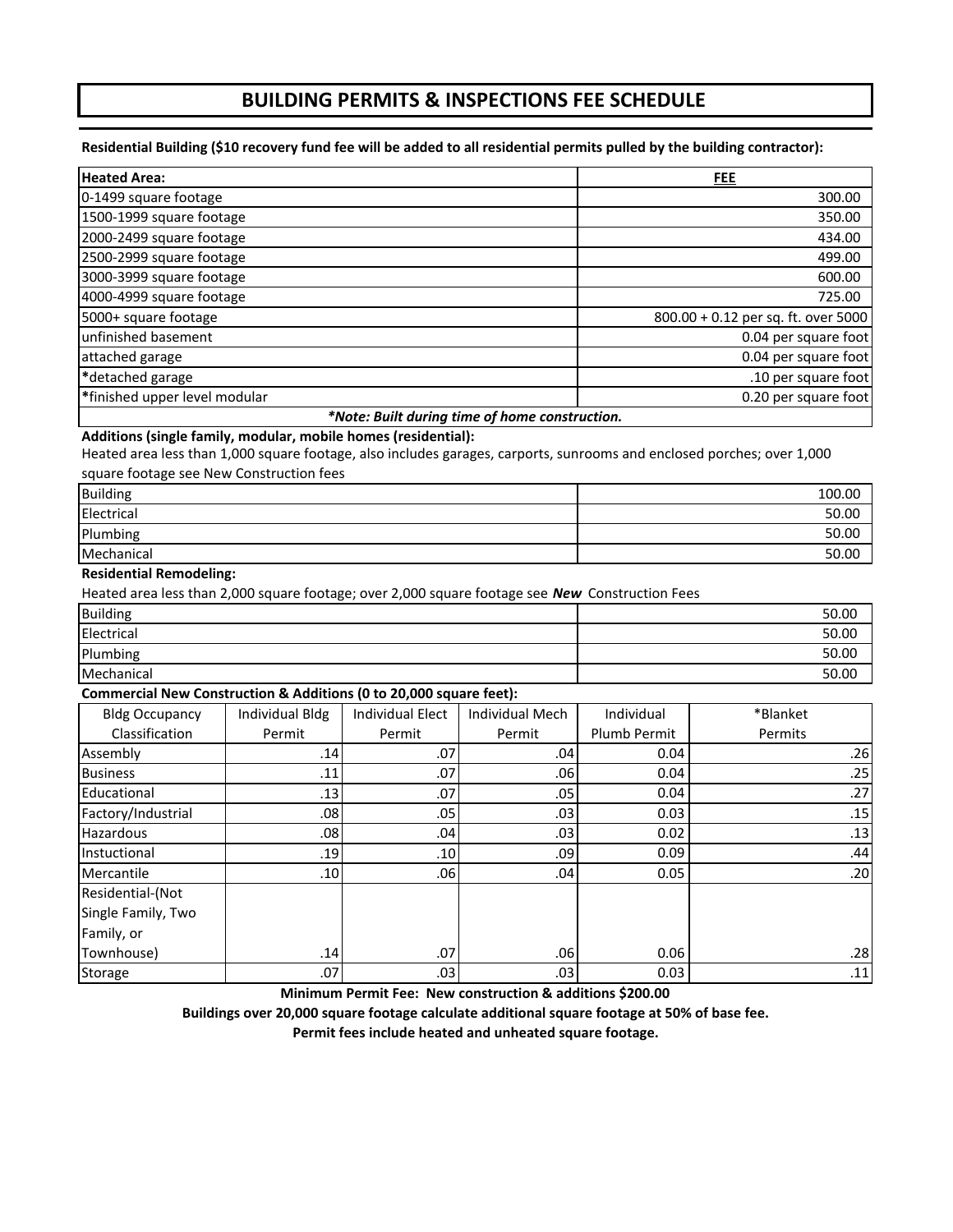### **Manufactured Homes: includes set‐up, electrical, plumbing, mechanical, skirting and porches**

| Singlewides         | 250.00               |
|---------------------|----------------------|
| Doublewides         | 300.00               |
| Triplewides         | 325.00               |
| Basement underneath | 0.04 per square foot |

#### **Plumbing:**

| Minimum fee                                               | 50.00  |
|-----------------------------------------------------------|--------|
| Sewer line                                                | 30.00  |
| Water line                                                | 30.00  |
| Special misc. (grease interceptor, acid waste tank, etc.) | 30.00  |
| Re-plumb house                                            | 100.00 |

#### **Mechanical:**

| Minimum fee                                                      | 50.00                                            |
|------------------------------------------------------------------|--------------------------------------------------|
| Change outs, add-ons, gas logs, misc. appliances                 | 50.00 for first unit, 25.00 each additional unit |
|                                                                  |                                                  |
| <b>Gas lines only</b>                                            | 30.00 per trip                                   |
| Hood system (contact Fire Inspector before installing)           | 75.00                                            |
| Suppression System (contact Fire Inspector before installing)    | 100.00                                           |
| Fire Sprinkler System (contact Fire Inspector before installing) | 100.00                                           |

### **Electrical:**

| Temporary pole, residential service change, fence service, pump service, farm | 50.00                                        |
|-------------------------------------------------------------------------------|----------------------------------------------|
| service, misc. electrical permits                                             |                                              |
| <b>Commercial Service Change</b>                                              | 90.00                                        |
| Reconnect                                                                     | 50.00-- note: will require Health Department |
| ALE Inspections (ABC)                                                         | 100.00-- does not include fire inspection    |
| Camper service                                                                | 50.00-- requires Zoning, plumbing and        |
|                                                                               | Environmental health permit                  |
| Swimming pool                                                                 | 100.00-- electrical only                     |
| Gas tanks, dispensers                                                         | 75.00--owner/contractor contact Fire         |
| Parking lot lighting                                                          | 100.00                                       |
| Poultry houses                                                                | 50.00 per house                              |
| Service                                                                       | 50.00                                        |
| <b>Bulk barns</b>                                                             | 30.00 per barn                               |
| Fire alarm                                                                    | 100.00-- contact Fire Inspector before       |
|                                                                               | installing                                   |
| Service equipment up to 400 AMP                                               | 50.00 over 400 AMPs; 20.00 per 100 AMPs      |
| Re-wire whole house                                                           | 100.00                                       |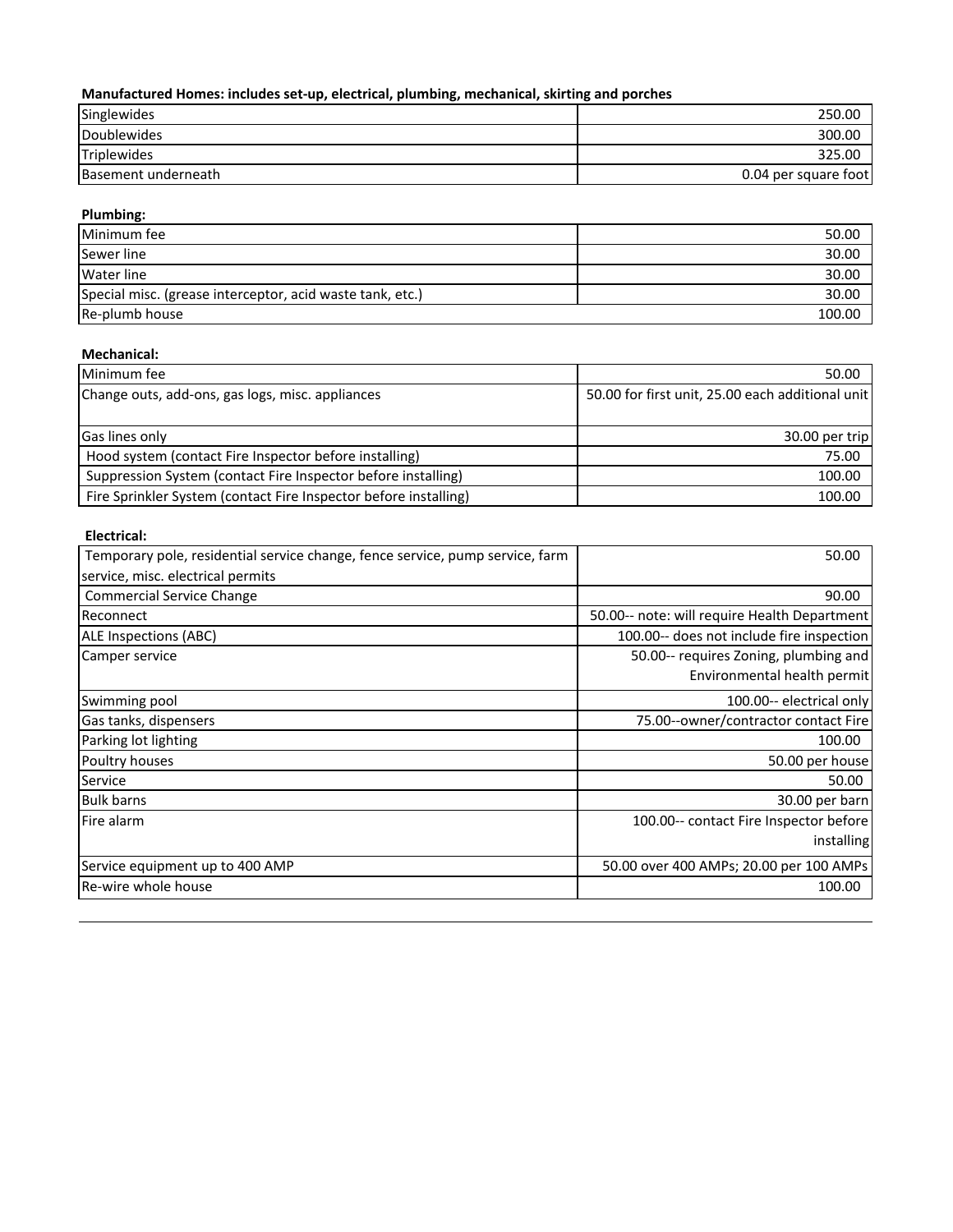| <b>Miscellaneous Permits and Fees:</b>                                         |                                                |
|--------------------------------------------------------------------------------|------------------------------------------------|
| Day Care                                                                       | 100.00                                         |
| <b>Cell Tower</b>                                                              | 150.00 plus 50.00 electrical fee               |
| <b>Signs</b>                                                                   | 50.00 for building over 15 sq. ft. plus 50.00  |
|                                                                                | electrical fee                                 |
| Demolition                                                                     | 50.00                                          |
| Carport                                                                        | 100.00                                         |
| <b>Deck</b>                                                                    | 50.00                                          |
| Handicapped Access Ramp (Single Family Residential Dwelling)                   | 25.00                                          |
| Storage building (private residential storage only)                            | 50.00 building only                            |
| Private site built residential garage--moved to site temporary job site office | 200.00 building only                           |
| Roof over mobile home                                                          | 200.00                                         |
| Site built (private residential storage only)                                  | 100.00 up to 1000 sq. ft.; 0.10 per additional |
|                                                                                | sq. ft.                                        |
| Temporary job site office                                                      | 125.00 to set-up with electric; 200.00 to set- |
|                                                                                | up with plumbing                               |
| Temporary power                                                                | 100.00                                         |
| Temporary occupancy                                                            | 100.00                                         |
| Change of occupancy                                                            | 100.00                                         |
| Tent                                                                           | 100.00                                         |
| Minimum permit fee                                                             | 50.00                                          |
| Fireplace/Flue                                                                 | 75.00                                          |
| On-site consult                                                                | 50.00                                          |
| Permit renewal                                                                 | 50% of original fee                            |
| Penalty for starting construction without permit                               | double permit fees                             |

#### **Plan Review:**

| 0-10,000 square feet    | 0.015 per square foot                         |
|-------------------------|-----------------------------------------------|
| Over 10,000 square feet | 0.015 on first 10,000 and 0.01 per additional |
|                         | square foot                                   |

#### **NOTES:**

#### **These fees include one trip for reinspection. All additional trips are \$50.00 each**

An additional fee of \$50.00 will be charged for inspections that were called in, but not ready at the time of inspection. The above schedule covers most fees for services. Any specialty item not included will be considered and charged as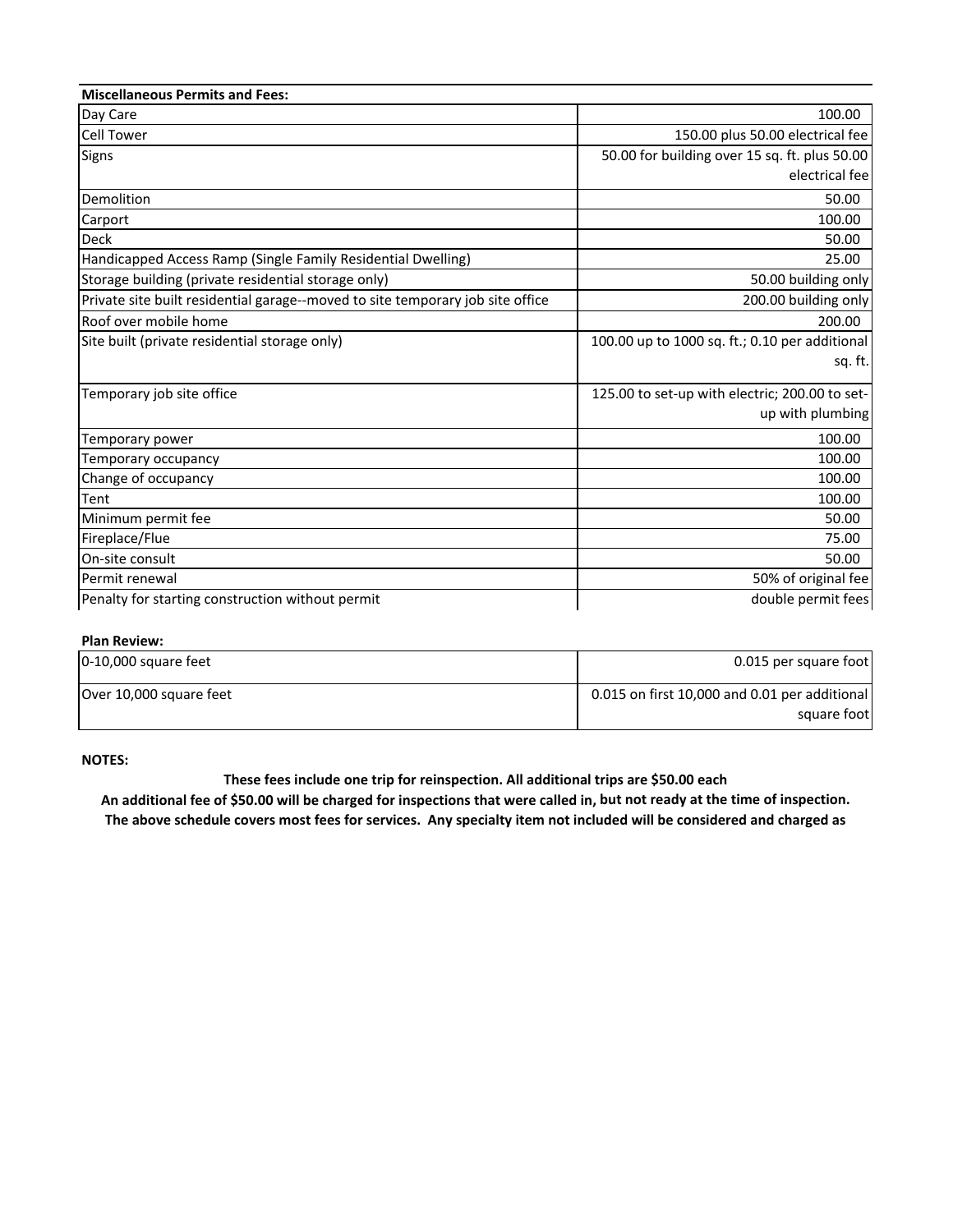## **COOPERATIVE EXTENSION FEE SCHEDULE**

**FEE**

| Voluntary Ag District Sign (18'x12")                              | 10.00 |
|-------------------------------------------------------------------|-------|
| Keep Yadkin Clean and Green T Shirt                               | 10.00 |
| Nolt RB448 Compact Raised Bed Mulch Layer Rental Fee              | 50.00 |
| Rain-Flo 1600 Series II Water Wheel Transplanter Daily Rental Fee | 50.00 |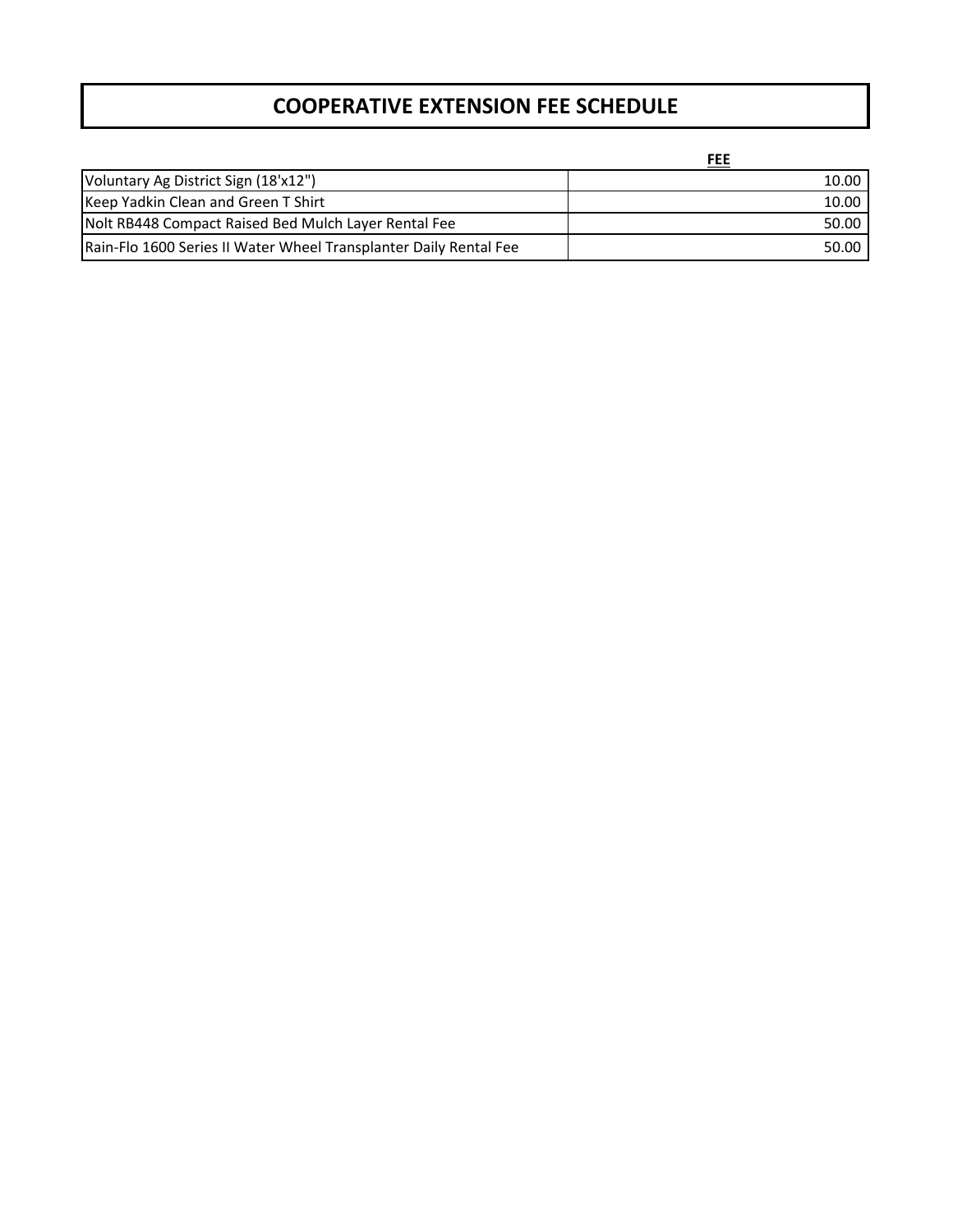## **ELECTIONS FEE SCHEDULE**

Filing fees are based on General Statues, 163‐107, 1063‐291 (3), 139‐6, 163‐108, 7A‐101 (A) and 163‐284

|                                                 | FEE                                        |
|-------------------------------------------------|--------------------------------------------|
| Data: paper list                                | 3.00 for every 200 pages up to 1,000 pages |
|                                                 | 25.00 for over 1,000 pages                 |
| Data: mailing labels                            | .30 per page                               |
| Data: CD Rom                                    | 25.00 per CD                               |
| Candidate filing fees:                          |                                            |
| <b>Town Officials</b>                           | 5.00                                       |
| Soil & Water Conservation                       | 5.00                                       |
| Coroner                                         | 20.00                                      |
| <b>Board of Education</b>                       | 1% of Salary                               |
| <b>County Commissioner</b>                      | 1% of Salary                               |
| Clerk of Court, Register of Deeds and Sheriff   | 1% of salary                               |
| State Senate and State House of Representatives | 207.00                                     |
| Town Maintenance Fee for use of voting machines | 500.00                                     |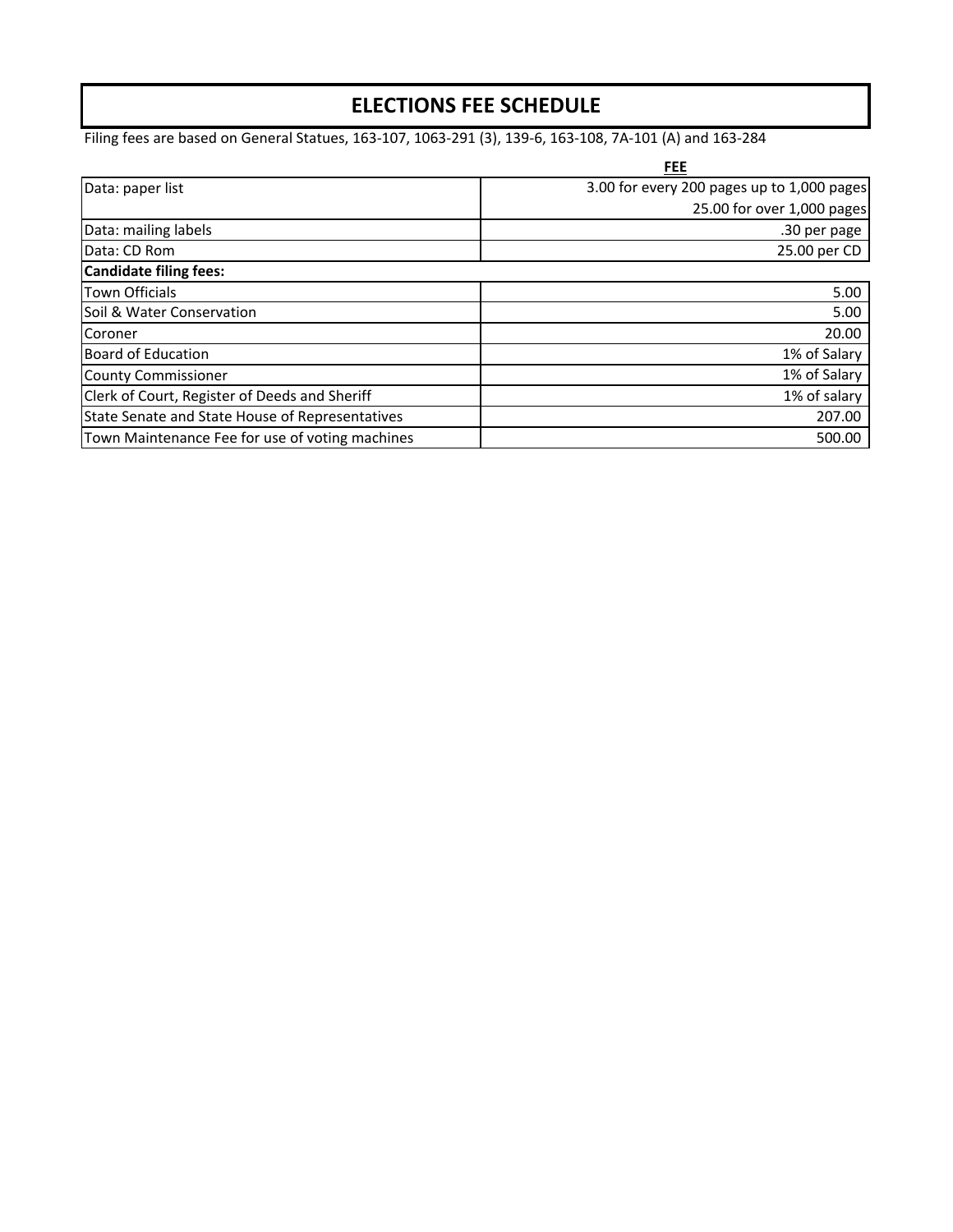# **EMERGENCY MEDICAL SERVICES FEE SCHEDULE**

|                                    | <b>FEE</b>   |                                                                                                                                                                                                                                                                                                                                                |  |
|------------------------------------|--------------|------------------------------------------------------------------------------------------------------------------------------------------------------------------------------------------------------------------------------------------------------------------------------------------------------------------------------------------------|--|
| <b>Charge List:</b>                | <b>HCPCS</b> | <b>EMS/MC Recommended 130% above Medicare</b>                                                                                                                                                                                                                                                                                                  |  |
|                                    |              | <b>Allowables</b>                                                                                                                                                                                                                                                                                                                              |  |
| A2 Comprehensive Transport         | A0433        | 779.84                                                                                                                                                                                                                                                                                                                                         |  |
| <b>ALS Emergency Transport</b>     | A0427        | 538.86                                                                                                                                                                                                                                                                                                                                         |  |
| ALS Non-Emergency Transport        | A0426        | 340.34                                                                                                                                                                                                                                                                                                                                         |  |
| <b>BLS Emergency Transport</b>     | A0429        | 453.78                                                                                                                                                                                                                                                                                                                                         |  |
| <b>BLS Non-Emergency Transport</b> | A0428        | 283.61                                                                                                                                                                                                                                                                                                                                         |  |
| <b>Medicaid Roundtrip</b>          | T2003        | N/A                                                                                                                                                                                                                                                                                                                                            |  |
| <b>BLS Mileage</b>                 | A0425        | 13.96                                                                                                                                                                                                                                                                                                                                          |  |
| <b>ALS Mileage</b>                 | A0425        | 13.96                                                                                                                                                                                                                                                                                                                                          |  |
| ALS Treatment, No Transport        | A0998        | 150.00                                                                                                                                                                                                                                                                                                                                         |  |
| <b>BLS Assessment No Transport</b> |              | 50.00                                                                                                                                                                                                                                                                                                                                          |  |
| <b>ALS Special Event Stand-by</b>  |              | \$300 Initial fee then \$125.00 per hour after first<br>hour. The transport fees and mileage would apply<br>if a patient is treated and transported based on<br>the level of care required.                                                                                                                                                    |  |
| System Plan Administrative Fee     |              | \$800 Initial fee for the addition of a non county<br>agency to the Yadkin County EMS System Plan.<br>This fee will also cover the first year of<br>administration costs. There will be a \$500 annual<br>administration fee re-occurring each year there<br>after that a non-county agency is a part of the<br>Yadkin County EMS System Plan. |  |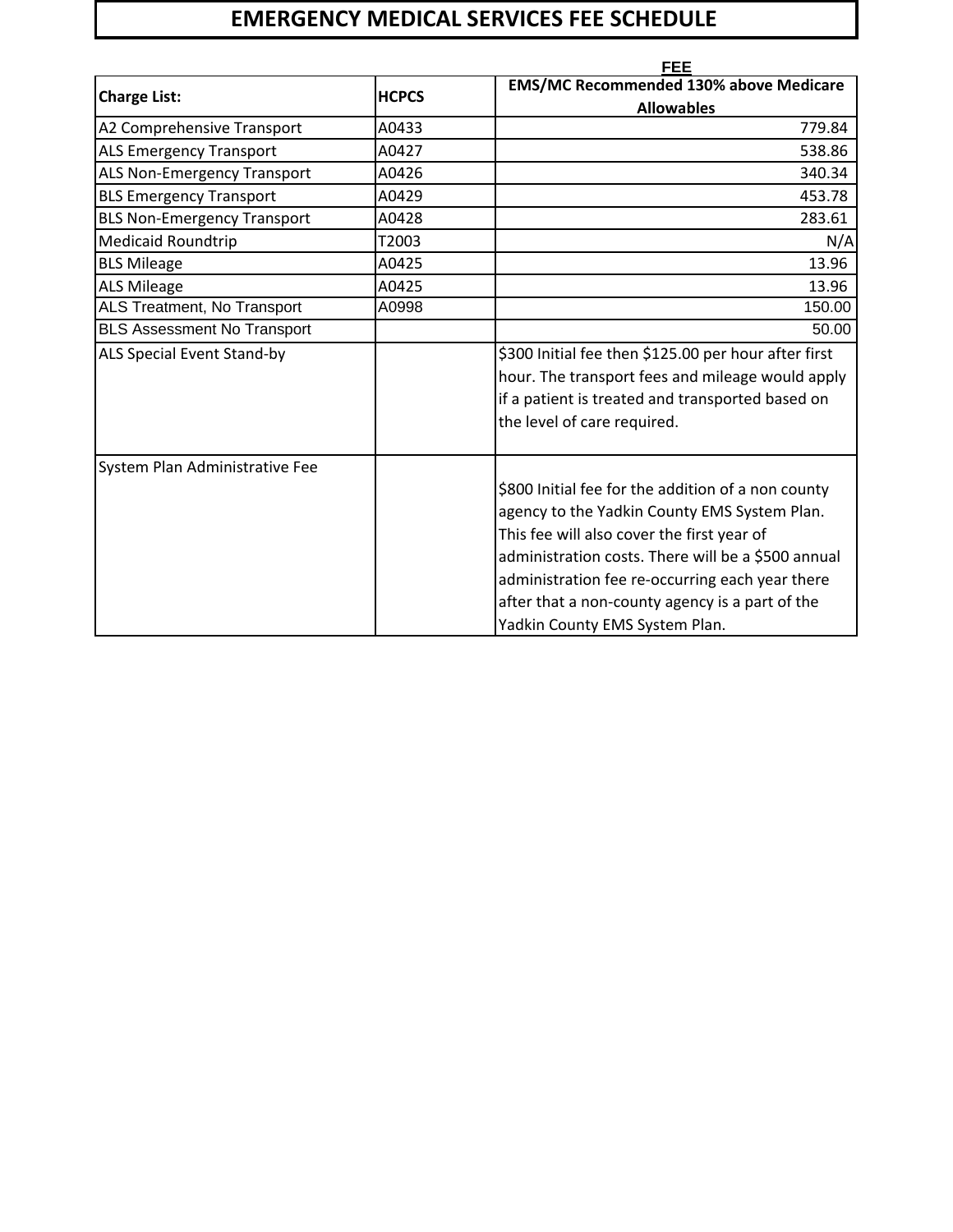# **YADKIN COUNTY EMERGENCY SERVICES AMBULANCE SYSTEM VIOLATION AND PENALTY MATRIX**

| <b>Violation</b>                                                                                                                                                                                           | <b>First Occurrence</b>                                                                                              | <b>Second</b><br><b>Occurrence</b>                                                                                | <b>Third Occurrence</b>                                                                                                                                              |
|------------------------------------------------------------------------------------------------------------------------------------------------------------------------------------------------------------|----------------------------------------------------------------------------------------------------------------------|-------------------------------------------------------------------------------------------------------------------|----------------------------------------------------------------------------------------------------------------------------------------------------------------------|
| Refusal of response, patient care<br>and/or transport. Each incident<br>will be reviewed<br>and will exclude incidents due to<br>vehicle failure, on duty personnel<br>who become ill or injured, and etc. | Immediate<br>suspension pending<br>investigation with<br>system supervisor<br>and issuance of<br>citation to comply. | Suspend system<br>privileges for two<br>days, plus \$500<br>citation.                                             | <b>Recommend the Board</b><br>of Commissioners<br>permanently suspend<br>the system privileges<br>for a period of six<br>months - then require a<br>new application. |
| Unit not available at scheduled<br>time (3 or more times within a 90<br>day period)                                                                                                                        | \$100 citation                                                                                                       | \$500 citation                                                                                                    | Suspend system<br>privileges for two days,<br>plus \$500 citation.                                                                                                   |
| Unit going off-duty prior to<br>scheduled time without prior<br>notification (notification made by<br>Agency Supervisor at the<br>beginning of the<br>shift).                                              | Written Warning.                                                                                                     | \$100 citation.                                                                                                   | \$500 citation.                                                                                                                                                      |
| Negligent or willful failure to<br>maintain necessary and required<br>equipment in proper working<br>order.                                                                                                | \$100 citation per<br>day.                                                                                           | \$500 citation per<br>day.                                                                                        | Suspend system<br>privileges until<br>equipment is in working<br>order.                                                                                              |
| Failure to follow radio procedures,<br>policies or rules and/or improper<br>use of radio equipment.                                                                                                        | Written warning.                                                                                                     | Immediate<br>suspension pending<br>investigation with<br>system supervisor<br>and \$100 citation<br>per day while | \$500 for each repeat<br>occurrence.                                                                                                                                 |
| Failure to meet the equipment<br>standards as defined by<br><b>NCOEMS and Yadkin County</b><br><b>Emergency Services.</b>                                                                                  | \$100 citation per<br>day until corrected,<br>up to suspension.                                                      | \$500 citation per<br>day until corrected,<br>up to suspension.                                                   | Suspend system<br>privileges until<br>equipment is in working<br>order.                                                                                              |
| Failure to maintain the staff<br>credentialing requirement<br>as defined by NCOEMS and<br><b>Yadkin County Emergency</b><br>Services.                                                                      | Written warning.                                                                                                     | \$100 citation per<br>day until corrected.                                                                        | \$500 citation per day<br>until corrected.                                                                                                                           |
| Failure to attend all of the<br>regularly scheduled Yadkin<br><b>County Emergency Services Peer</b><br><b>Review and Quality Improvement</b><br><b>Committee Meetings</b>                                  | Written warning.                                                                                                     | \$100 citation                                                                                                    | \$500 citation until<br>corrected.                                                                                                                                   |
| Failure to meet NCOEMS call<br>times as outlined in the current<br>NCCEP Document.                                                                                                                         | Written warning.                                                                                                     | \$100 citation                                                                                                    | \$500 citation until<br>corrected.                                                                                                                                   |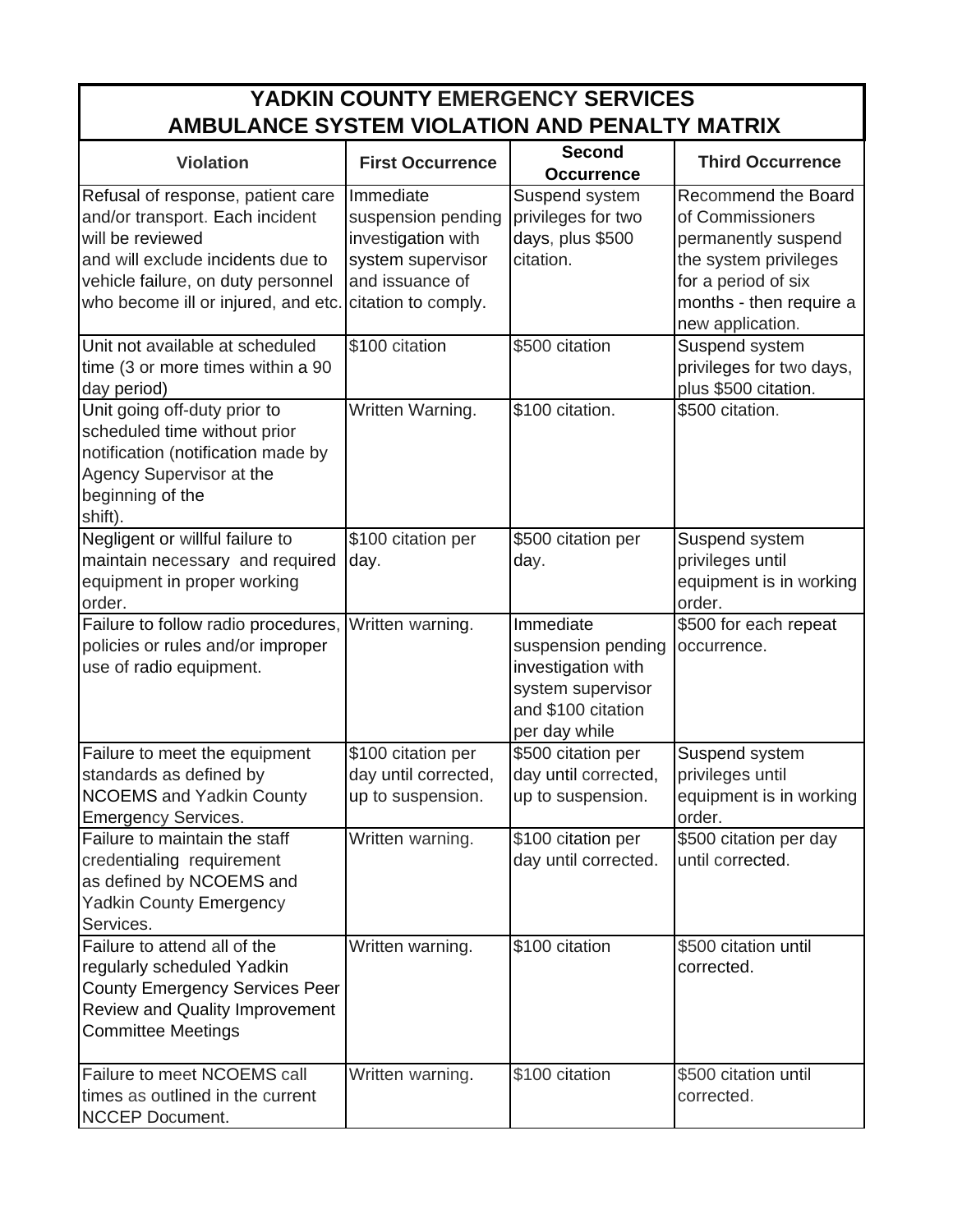| Failure to operate according to | Written warning up | \$100 citation per   | Recommend the          |
|---------------------------------|--------------------|----------------------|------------------------|
| the protocol standards          | to suspension.     | day up to            | Board of               |
| established by NCOEMS/NCCEP     |                    | suspension.          | Commissioners          |
| and Yadkin County Emergency     |                    |                      | permanently suspend    |
| Services.                       |                    |                      | the system privileges  |
| All other violations not listed | Written warning.   | \$100 citation per   | \$500 citation per day |
| above.                          |                    | day until corrected. | until corrected.       |
|                                 |                    |                      |                        |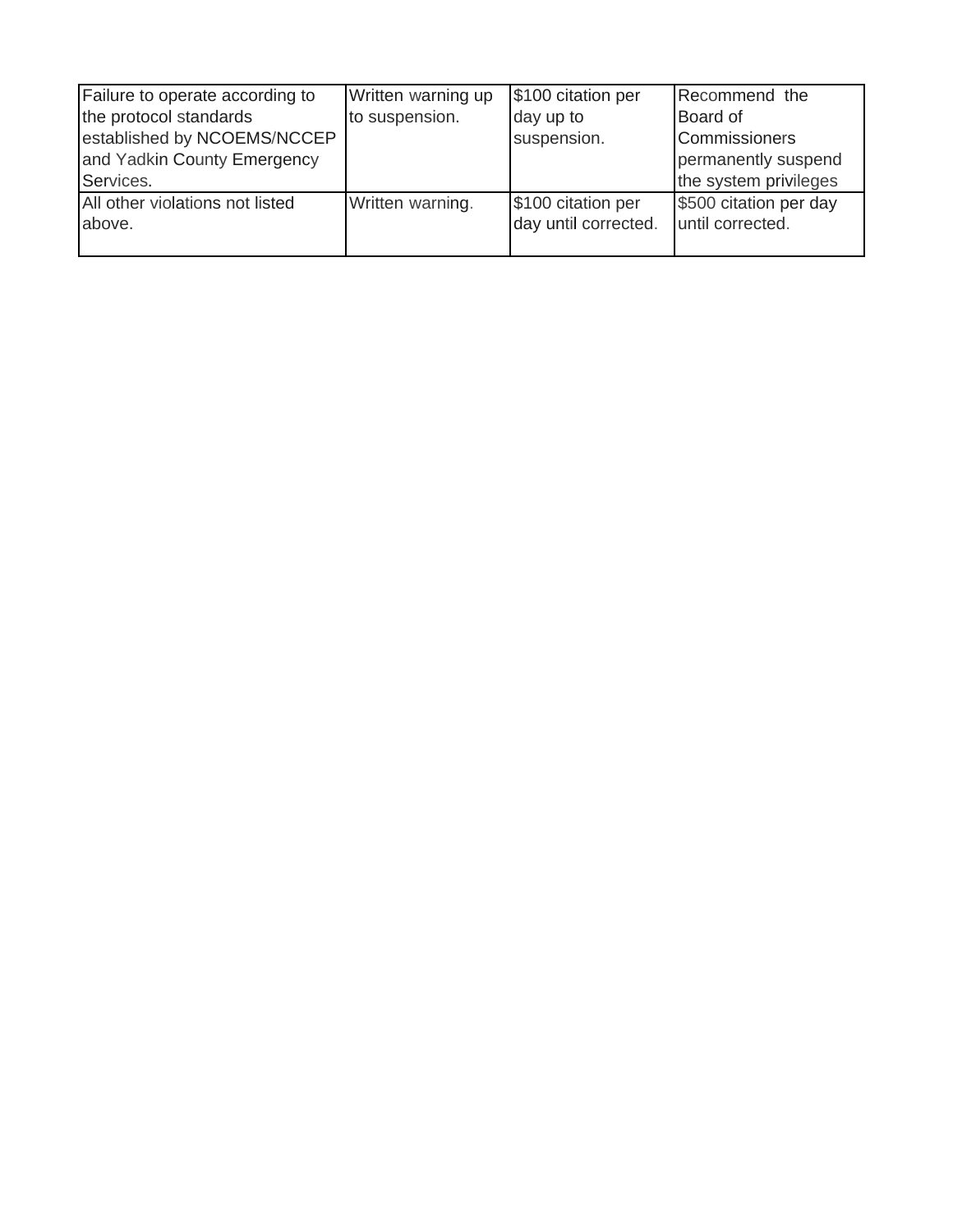### **FIRE MARSHAL FEE SCHEDULE**

### **ADMINISTRATIVE FEES**

FEE

| Wasted<br>ted Trip Fee for Permit Inspections (Inspection not ready). | 50.00                   |
|-----------------------------------------------------------------------|-------------------------|
| Failure to obtain a Construction Permit prior to work completed       | Original Cost<br>Double |

#### **PLAN REVIEW**

|                                                               | FEE    |
|---------------------------------------------------------------|--------|
| Automatic Fire-Extinguishing Systems                          | 100.00 |
| Fire Alarm and Detection Systems and Related Equipment        | 100.00 |
| Hood Extinguishing Systems                                    | 25.00  |
| <b>Other Plan Reviews</b>                                     | 50.00  |
| Building Plan Review only for Building Inspections Department | N/C    |

#### **PERIODIC FIRE INSPECTION FEES**

| PERIODIC FIRE INSPECTION FEES |                                     |            |                      |                      |                                   |
|-------------------------------|-------------------------------------|------------|----------------------|----------------------|-----------------------------------|
|                               | <b>Categories</b>                   | Periodic   | 2nd                  | 3rd                  | <b>Each Subsequent Inspection</b> |
|                               |                                     | Inspection | <b>Re-Inspection</b> | <b>Re-Inspection</b> | doubles the previous amount       |
| A.                            | 1 sq. ft. $- 2,000$ sq. ft.         | 40.00      | N/C                  | 80.00                | 160,320,640 etc.                  |
| B.                            | 2,001 sq. ft. $-5,000$ sq. ft.      | 60.00      | N/C                  | 120.00               | 240, 480, 960 etc.                |
| C.                            | 5,001 sq. ft. $-$ 10,000 sq. ft.    | 70.00      | N/C                  | 140.00               | 280, 560, 1120 etc.               |
| D.                            | 10,001 sq. ft. $-25,000$ sq. ft.    | 80.00      | N/C                  | 160.00               | 320, 640, 1280 etc.               |
| E.                            | 25,001 sq. ft. - 50,000 sq. ft.     | 100.00     | N/C                  | 200.00               | 400, 800, 1600 etc.               |
| lF.                           | 50,001 sq. ft. - 100,000 sq. ft.    | 150.00     | N/C                  | 300.00               | 600, 1200, 2400 etc.              |
| lG.                           | 100,001 sq. ft. $- 250,000$ sq. ft. | 200.00     | N/C                  | 400.00               | 800, 1600, 3200 etc.              |
| IH.                           | 250,001 sq. ft. - 500,000 sq. ft.   | 300.00     | N/C                  | 600.00               | 1200, 2400, 4800 etc.             |
| 1.                            | 500,001 sq. ft. - 750,000 sq. ft.   | 400.00     | N/C                  | 800.00               | 1600, 3200, 6400 etc.             |
| IJ.                           | 750,001 sq. ft. - 1,000,000 sq. ft. | 500.00     | N/C                  | 1000.00              | 2000, 4000, 8000 etc              |
| К.                            | $1,000,001$ sq. ft. - +             | 600.00     | N/C                  | 1200.00              | 2400, 4800, 9600 etc.             |

#### **OPERATIONAL AND SPECIAL USE PERMITS**

|                                                         | FEE    |
|---------------------------------------------------------|--------|
| <b>ABC Permit Inspection</b>                            | 50.00  |
| <b>Aerosol Products</b>                                 | 50.00  |
| <b>Amusement Buildings</b>                              | 50.00  |
| <b>Aviation Facilities</b>                              | 50.00  |
| <b>Carnivals and Fairs</b>                              | 50.00  |
| <b>Battery Systems</b>                                  | 50.00  |
| Cellulose Nitrate Film                                  | 50.00  |
| <b>Combustible Dust-Producing Operations</b>            | 50.00  |
| Combustible Fibers                                      | 50.00  |
| <b>Compressed Gases</b>                                 | 50.00  |
| <b>Covered Mall Buildings</b>                           | 50.00  |
| <b>Cryogenic Fluids</b>                                 | 50.00  |
| <b>Cutting and Welding</b>                              | 50.00  |
| <b>Dry Cleaning Plants</b>                              | 50.00  |
| <b>Exhibits and Trade Shows</b>                         | 50.00  |
| Explosives                                              | 50.00  |
| Blasting                                                | 100.00 |
| Storage                                                 | 100.00 |
| <b>Fire Hydrants and Valves</b>                         | 50.00  |
| Flammable and Combustible Liquids                       | 50.00  |
| <b>Floor Finishing</b>                                  | 50.00  |
| Fruit and Crop Ripening                                 | 50.00  |
| Fumigation and Thermal Insecticidal Fogging             | 50.00  |
| <b>Hazardous Materials</b>                              | 50.00  |
| <b>HPM Facilities</b>                                   | 50.00  |
| <b>High-Piled Storage</b>                               | 50.00  |
| <b>Hot Work Operations</b>                              | 50.00  |
| <b>Industrial Ovens</b>                                 | 50.00  |
| Lumber Yards and Woodworking Plants                     | 50.00  |
| Liquid- or Gas-fueled Vehicles or Equipment in Assembly | 50.00  |
| Magnesium                                               | 50.00  |
| Miscellaneous Combustible Storage                       | 50.00  |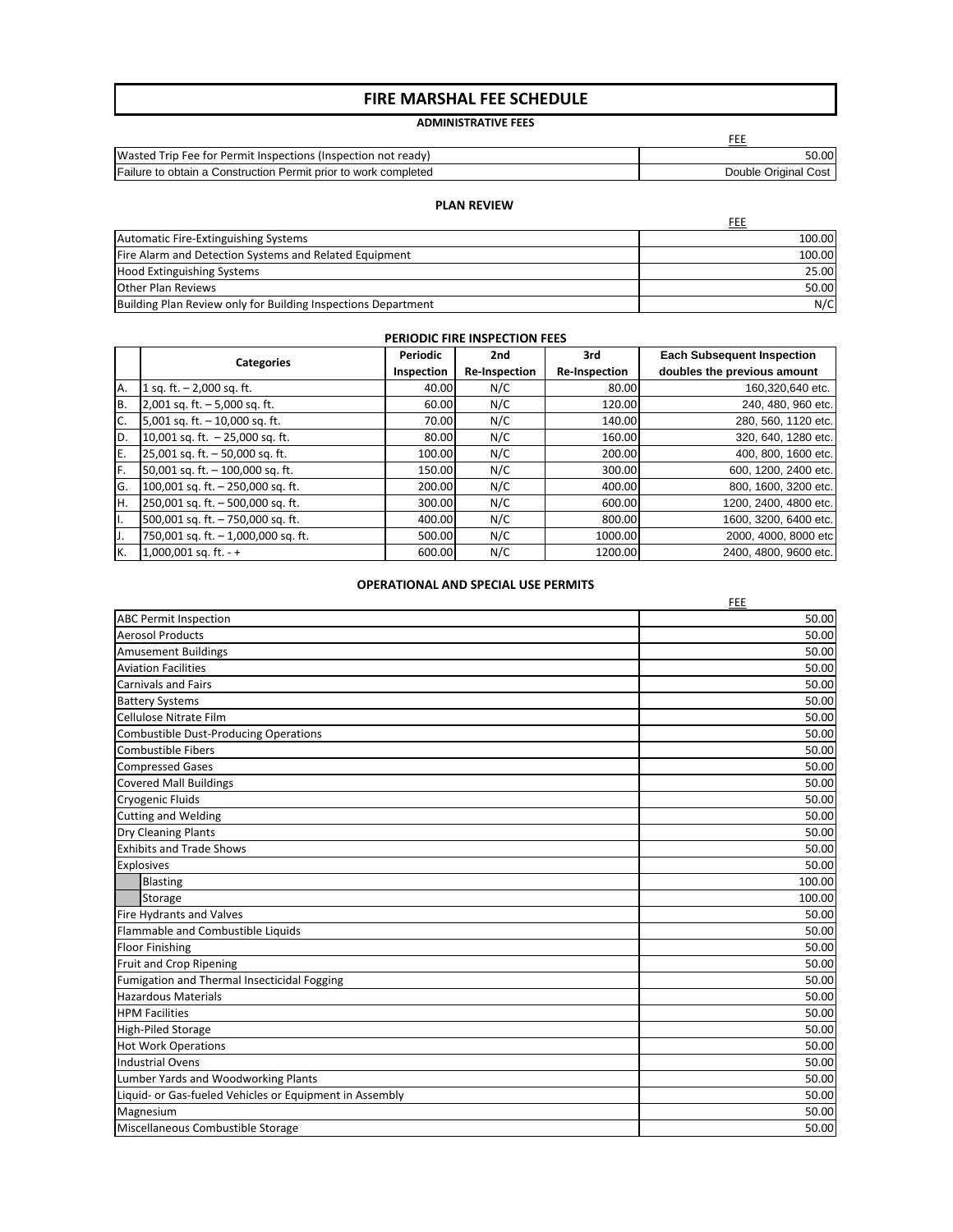| <b>Open Burning</b>                                 | N/C    |
|-----------------------------------------------------|--------|
| <b>Open Flames and Torches</b>                      | 50.00  |
| Open Flames and Candles                             | N/C    |
| <b>Organic Coatings</b>                             | 50.00  |
| Places of Assembly                                  | 50.00  |
| Private Fire Hydrants                               | 50.00  |
| Pyrotechnic Special Effects Material                | 100.00 |
| Fireworks Display, Outdoors                         | 150.00 |
| Fireworks Display, Indoors                          | 200.00 |
| <b>Pyroxylin Plastics</b>                           | 50.00  |
| <b>Refrigeration Equipment</b>                      | 50.00  |
| Repair Garages and Motor Fuel-Dispensing Facilities | 50.00  |
| Rooftop Heliports                                   | 50.00  |
| <b>Spraying or Dipping</b>                          | 50.00  |
| Storage of Scrap Tires and Tire Byproducts          | 50.00  |
| Temporary Membrane Structures, Tents and Canopies   | 50.00  |
| <b>Tire-Rebuilding Plants</b>                       | 50.00  |
| <b>Waste Handling</b>                               | 50.00  |
| <b>Wood Products</b>                                | 50.00  |
| Other Inspections not Covered                       | 50.00  |

#### **CONSTRUCTION PERMITS**

|                                                                 | FEE    |
|-----------------------------------------------------------------|--------|
| <b>Automatic Fire-Extinguishing Systems</b>                     | 50.00  |
| <b>Battery Systems</b>                                          | 50.00  |
| <b>Compressed Gases</b>                                         | 50.00  |
| <b>Cryogenic Fluids</b>                                         | 50.00  |
| Fire Alarm and Detection Systems and Related Equipment          | 50.00  |
| Fire Pumps and Related Equipment                                | 50.00  |
| Flammable and Combustible Liquids                               | 50.00  |
| Storage Tank Installation: Aboveground / Underground (Per Tank) | 150.00 |
| Storage Tank Removal: Aboveground / Underground (Per Tank)      |        |
| <b>Hazardous Materials</b>                                      | 100.00 |
| <b>Industrial Ovens</b>                                         | 50.00  |
| Private Fire Hydrants                                           |        |
| Spraying or Dipping                                             | 50.00  |
| <b>Standpipe Systems</b>                                        | 50.00  |
| Temporary Membrane Structures, Tents and Canopies               | 50.00  |

#### **LIFE SAFETY CODE VIOLATIONS FINES**

| Life Safety Code Violation First Offence | Warning Must Fix Immediately                       |
|------------------------------------------|----------------------------------------------------|
| 2nd Offence                              | 250.00                                             |
| 3rd Offence                              | 500.00                                             |
| 4th. 5th etc.                            | All subsequent violations will go up exponentially |
|                                          |                                                    |

#### **NONCOMPLIANCE WITH RAPID ENTRY VIOLATIONS FINES**

| Noncompliance with Rapid Entry Key Ordanance to install | Warning Instructions givien on how to retify       |
|---------------------------------------------------------|----------------------------------------------------|
| required Knox Box                                       |                                                    |
| 2nd Offence                                             | 50.00                                              |
| 3rd Offence                                             | 100.00                                             |
| 4th, 5th etc.                                           | All subsequent violations will go up exponentially |

### **EXEMPT FROM PERIODIC FIRE INSPECTION / OPERATIONAL PERMIT FEES**

| A.  | Churches (Does not include Church Daycares)                         |  |
|-----|---------------------------------------------------------------------|--|
| IB. | Public Schools (Does not include Church Schools or Private Schools) |  |
| IC. | County, City, State and Federal owned Buildings                     |  |
|     | Note: (Buildings in direct connection with Governmental Operations) |  |
| ID. | Emergency Services Organizations (Fire, Rescue & EMS)               |  |
| IE. | Senior Centers, VFW's, Masonic Lodges, Community Centers            |  |
| IF. | Yadkin County DSS Licensed Foster Homes                             |  |
| IG. | <b>Fireworks Permits: Community Fireworks Event</b>                 |  |
|     | <b> ***   NOTE: NOT EXEMPTED FROM FINES.</b>                        |  |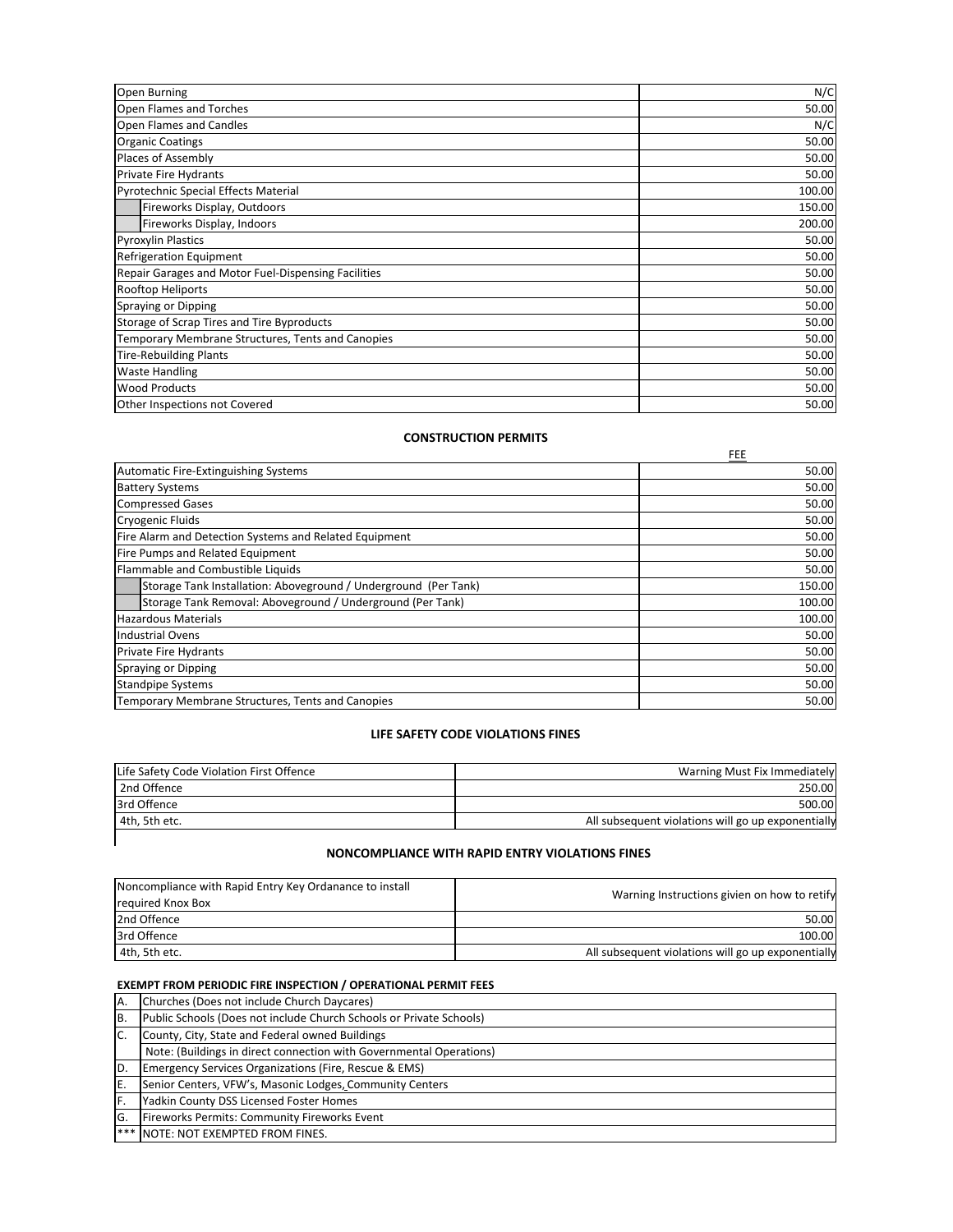# **MEDICAL CLINIC FEE SCHEDULE**

The Yadkin County Human Services Agency Medical Clinic Fee Schedule is cost for providing the service. Health Clinic services are on a sliding fee based on family size and income using the Federal Poverty Sliding Fee Scale of 200% Poverty Level; TWO EXCEPTIONS: Family Planning services use the 250% Poverty Level Sliding Scale and the flat rate schedule listed below.

| <b>FEE</b> |
|------------|
| 75.00      |
| 100.00     |
| 100.00     |
| 25.00      |
| 5.00       |
| 15.00      |
|            |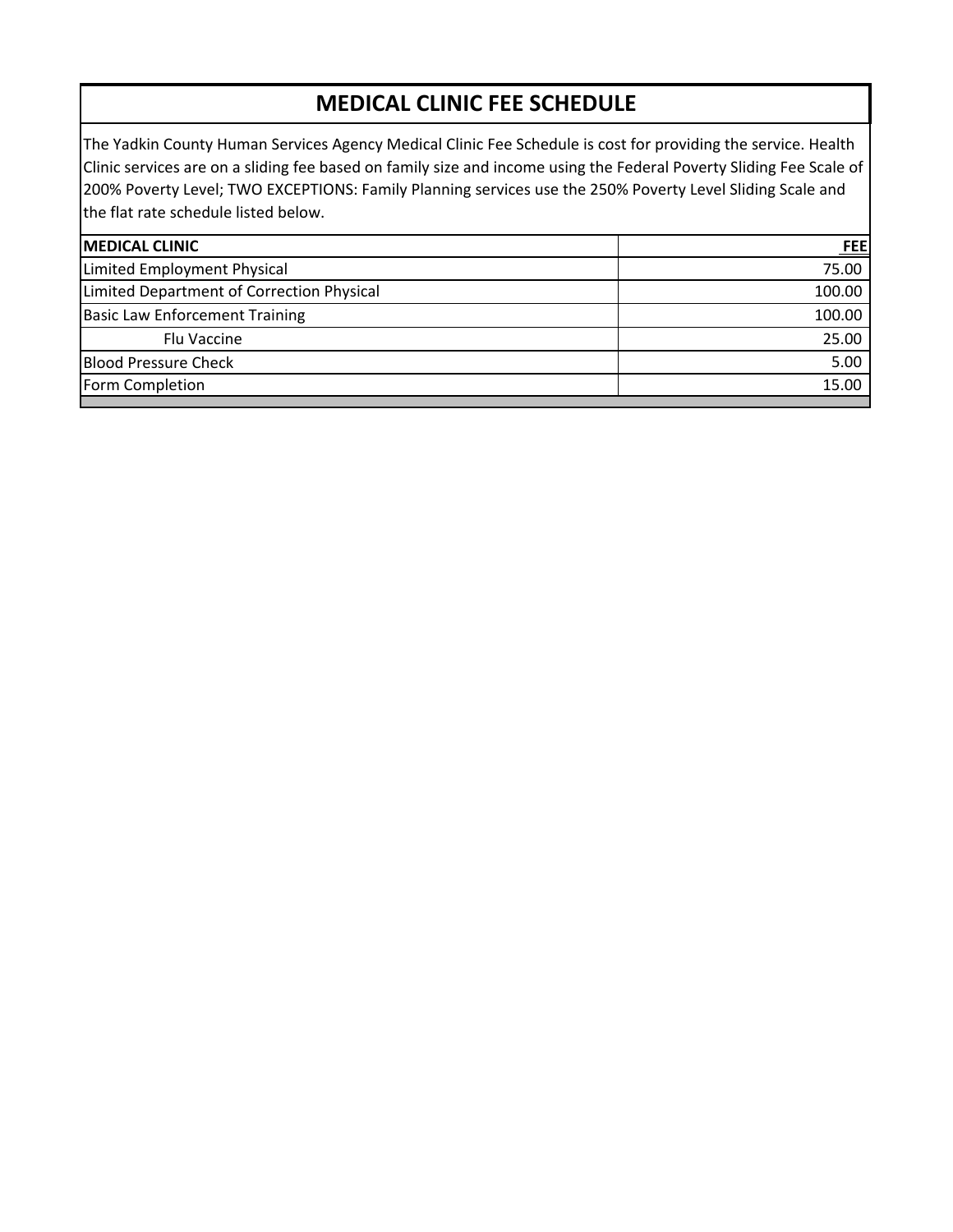| <b>ENVIRONMENTAL HEALTH</b>                                          |            |  |
|----------------------------------------------------------------------|------------|--|
| Applications for Improvement Permits and Authorization to Construct: |            |  |
|                                                                      | <b>FEE</b> |  |
| Residential and Systems <480 gallons per day (IP and ATC)            | 400.00     |  |
| <b>Improvement Permits Only</b>                                      | 250.00     |  |
| Authorization to Construct Only                                      | 250.00     |  |
| Systems >480 and <750 gallons per day (IP and ATC)                   | 600.00     |  |
| <b>Improvement Permits Only</b>                                      | 350.00     |  |
| Authorization to Construct Only                                      | 350.00     |  |
| Commercial/Industrial & Systems >750 gallons per day (IP and ATC)    | 700.00     |  |
| <b>Improvement Permits Only</b>                                      | 400.00     |  |
| Authorization to Construct Only                                      | 400.00     |  |
| <b>Repair Permits:</b>                                               |            |  |
| Residental/Commerical Systems <750 Gallon per day                    | 125.00     |  |
| Residental/Commerical Systems >750 Gallon per day                    | 250.00     |  |
| <b>Engineered Option Permits</b>                                     |            |  |
| Residential & Commerical Systems <480 gallons per day (IP & ATC)     | 120.00     |  |
| Residential & Commerical Systems >480 and <750gallons per day        | 180.00     |  |
| (IP & ATC)                                                           |            |  |
| Residential & Commerical Systems >750 gallons per day (IP & ATC)     | 210.00     |  |
| Residental (Repair Only)                                             | 37.50      |  |
| Commerical/Industrial (Repair Only)                                  | 75.00      |  |
| <b>Other WasteWater Fees:</b>                                        |            |  |
| <b>Existing Systems Permits</b>                                      | 125.00     |  |
| Re-visits fee (broken appointments, property not prepared,           | 60.00      |  |
| change to existing permit)                                           |            |  |
| Well:                                                                |            |  |
| <b>Well Permits</b>                                                  | 400.00     |  |
| Well Camera Fee                                                      | 100.00     |  |
| <b>Water Samples:</b>                                                |            |  |
| Bacteria (per sample)                                                | 60.00      |  |
| Sulphur - reducing bacteria                                          | 60.00      |  |
| Inorganic                                                            | 95.00      |  |
| Nitrite/Nitrate                                                      | 60.00      |  |
| Pesticides                                                           | 95.00      |  |
| Organic (VOCs, Petroleum, etc.)                                      | 95.00      |  |
| Medical Water Sample (must provide order from Physican for           |            |  |
| specific test needed)                                                |            |  |
| <b>Food Service &amp; Lodging Facilities</b>                         |            |  |
| <b>Food Service Plan Review</b>                                      | 250.00     |  |
| Mobile Food Unit                                                     | 125.00     |  |
| Limited Food Establishment Permit                                    | 75.00      |  |
| Temporary Food Establishment Permit                                  | 75.00      |  |
| Lodging Facilty Plan Review                                          | 250.00     |  |
| Servsafe Course (includes book and exam)                             | 120.00     |  |
| Servsafe-Exam - Exam Only                                            | 65.00      |  |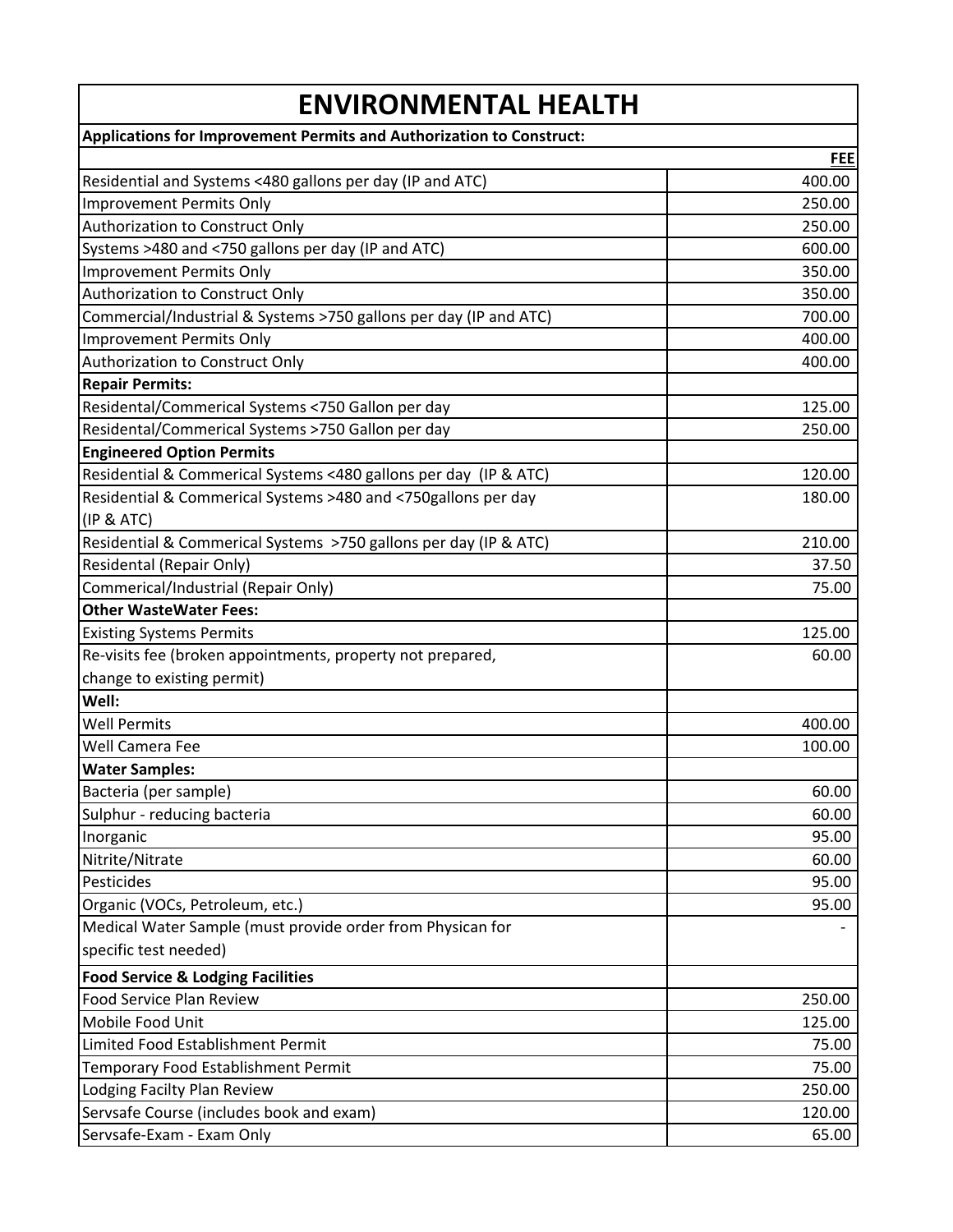| <b>Public Swimming Pool &amp; Spas</b>                           |        |
|------------------------------------------------------------------|--------|
| Public Swimming Pool Annual & Seasonal Permit                    | 150.00 |
| [Re-visit fee (pool not ready for permitting during appointment) | 50.00  |
| Swimming pool & Spa plan review                                  | 250.00 |
| Tattos & Permanent Make-Up                                       |        |
| Annual permit for each                                           |        |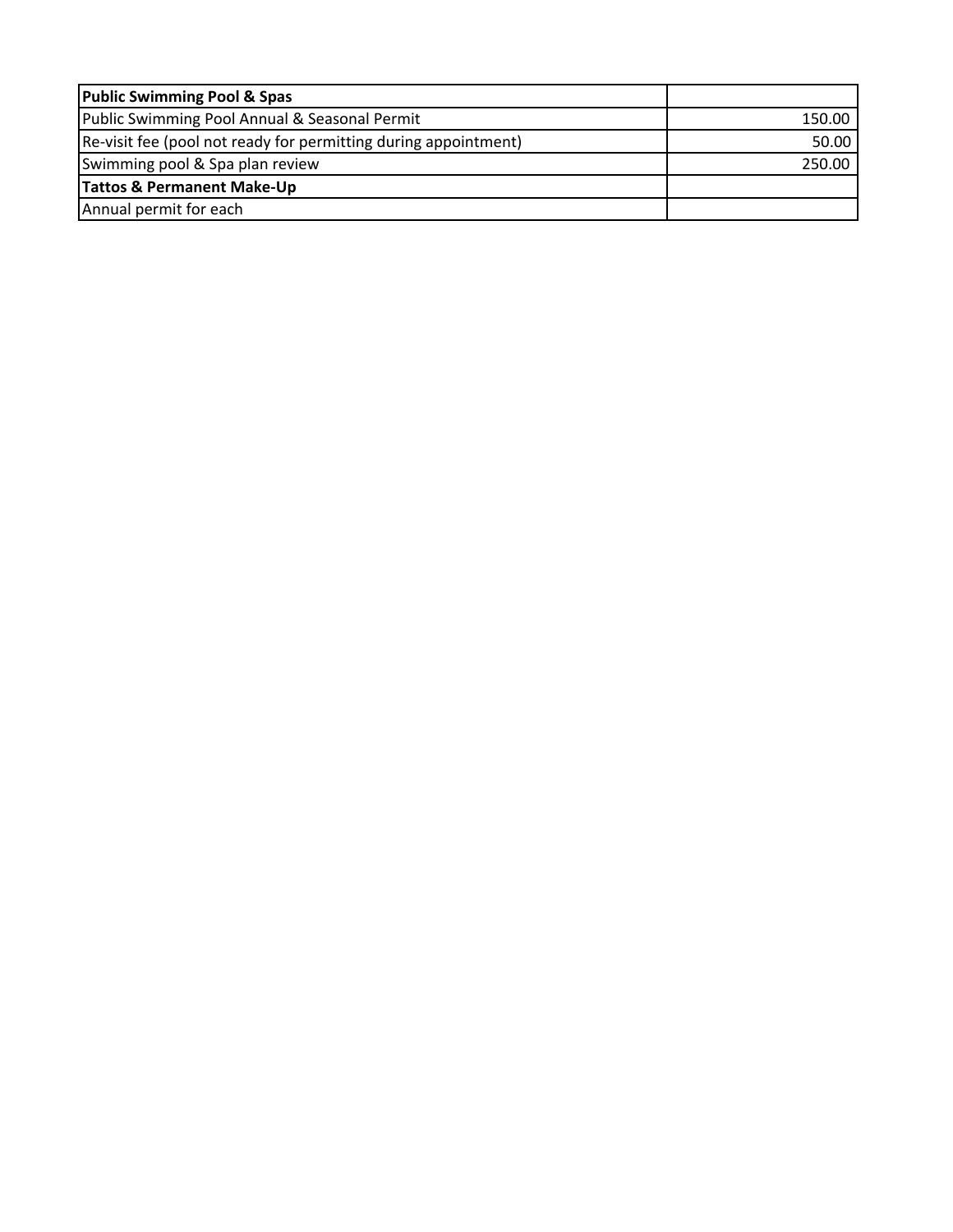| 2017 LPA FEE SCHEDULE                                              |                     |
|--------------------------------------------------------------------|---------------------|
|                                                                    |                     |
| Certificate of Title                                               | 52.00               |
| <b>Instant Title</b>                                               | 98.00               |
| Salvage Title (Form MVR-40)                                        | 20.00               |
| Repossessor Certificate of Title                                   | 20.00               |
| Corrected Certificate of Title or Substitute Certificate of Title  | 20.00               |
| Manufacturer or Dealer Certificate of Title                        | 20.00               |
| Duplicate Certificate of Title                                     | 20.00               |
| Duplicate Certificate of Title & Removal of Lien (s)               | 20.00               |
| Duplicate Certificate of Title wirh Correction                     | 20.00               |
| <b>Transfer of Registration</b>                                    | 20.00               |
| <b>Replacing Registration Plate</b>                                | 20.00               |
| <b>Stock Care Replacement Plate</b>                                | 25.00               |
| Recording of Supplemental Lien (s)                                 | 20.00               |
| Recording Assignment of Lien and Applicatin for Transfer of Lien   | 20.00               |
| Removal of Lien (s) from Certificate of Title                      | 20.00               |
| Additional Registration Cards or Duplicate Registration Card       | 20.00               |
| Failure to Transfer Title Within 28 Days                           | 20.00               |
| Financial Responsibility Restoration Fee                           | 50.00               |
| <b>Financial Responsibility Service Fee</b>                        | 50.00               |
| <b>Financial Responsibility Civil Penalty</b>                      | 50.00,100.00,150.00 |
| <b>Handicap Placards</b>                                           | 5.00                |
| <b>Certification Fee</b>                                           | 13.00               |
| Registration Information                                           | 1.00                |
| Permanent and State Owned Plates                                   | 6.00                |
|                                                                    |                     |
| <b>NOTARY FEES</b>                                                 |                     |
| Acknowledgement Fees: LPA Offices other than Raleigh and Charlotte |                     |
| One Signature                                                      | 5.00                |
| <b>Two Signatures</b>                                              | 6.00                |
| <b>Three Signatures</b>                                            | 7.00                |
|                                                                    |                     |
| <b>REGISTRATION FEES</b>                                           |                     |
| Registration Plate Fee Due According to the Plate Classification   |                     |
| Passenger                                                          | 36.00               |
| 4000 Pound Private Truck                                           | 36.00               |
| <b>Trailer or Semitrailer</b>                                      | 25.00               |
| Multi-Year Trailer Plate (Permanent)                               | 98.00               |
| House Trailer and/or Camping Trailer                               | 14.00               |
| Motorcycle/Moped                                                   | 24.00               |
| U-Drive-It Passenger Car                                           | 66.00               |
| U-Drive-It Motorcycle - One Passenger                              | 27.00               |
| U-Drive-It Motorcycle - Two Passenger                              | 34.00               |
| U-Drive-It Motorcycle - Three Passenger                            | 38.00               |
| Private Bus (16 Passengers and More)                               | 40.00               |
| 10 Day Tags                                                        | 10.00               |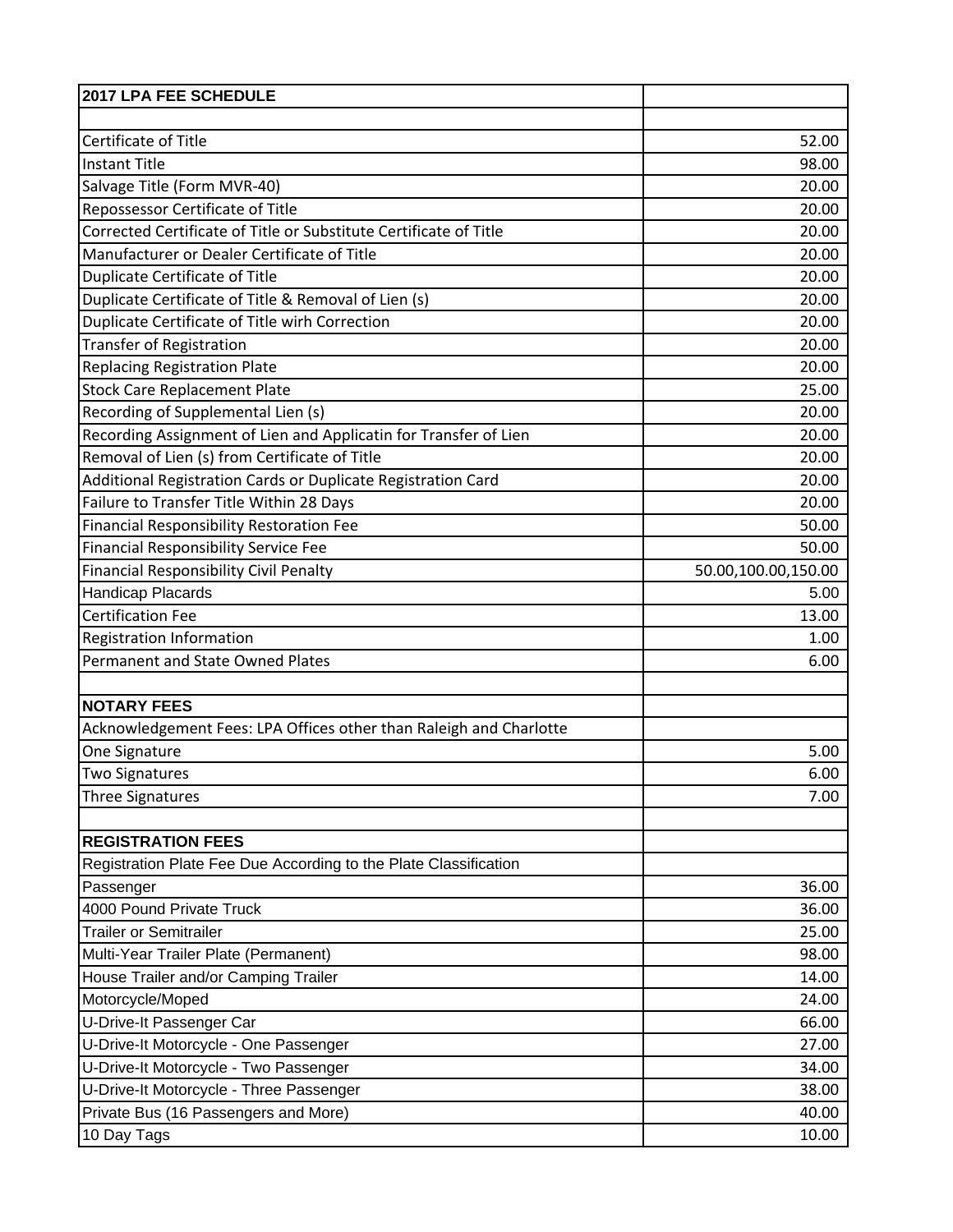| <b>Personalized Plates</b>                                       | 30.00     |
|------------------------------------------------------------------|-----------|
| <b>Special Plates</b>                                            | Fees Vary |
|                                                                  |           |
| <b>LATE FEES AND INTEREST</b>                                    |           |
| No Longer A Fifteen Day Grace Period                             |           |
| All Renewals Due By The Last Day Of The Month                    |           |
| <b>First Month Late Renewal</b>                                  | 15.00     |
| Second Month Late Renewal                                        | 20.00     |
| <b>Third Month Late Renewal</b>                                  | 25.00     |
| Sixteenth Day Following The Scheduled Date Of Renewal            | 5%        |
| On Property Taxes and Registration Renewals                      |           |
| Second and Subsequent Months Following Scheduled Date of Renewal | 3/4%      |
| Interest is Charged on Property Taxes and Registration Renewals  |           |
| <b>STANDARD TRANSACTION FEES</b>                                 |           |
| <b>Standard Transactions Each Occurance</b>                      | 1.46      |
| <b>HUT Transactions Each Occurance</b>                           | 1.30      |
| <b>Title Transactions Each Occurance</b>                         | 1.00      |
| <b>LRP Transactions Each Occurance</b>                           | 1.30      |
| <b>Inspection Transactions Each Occurance</b>                    | 1.30      |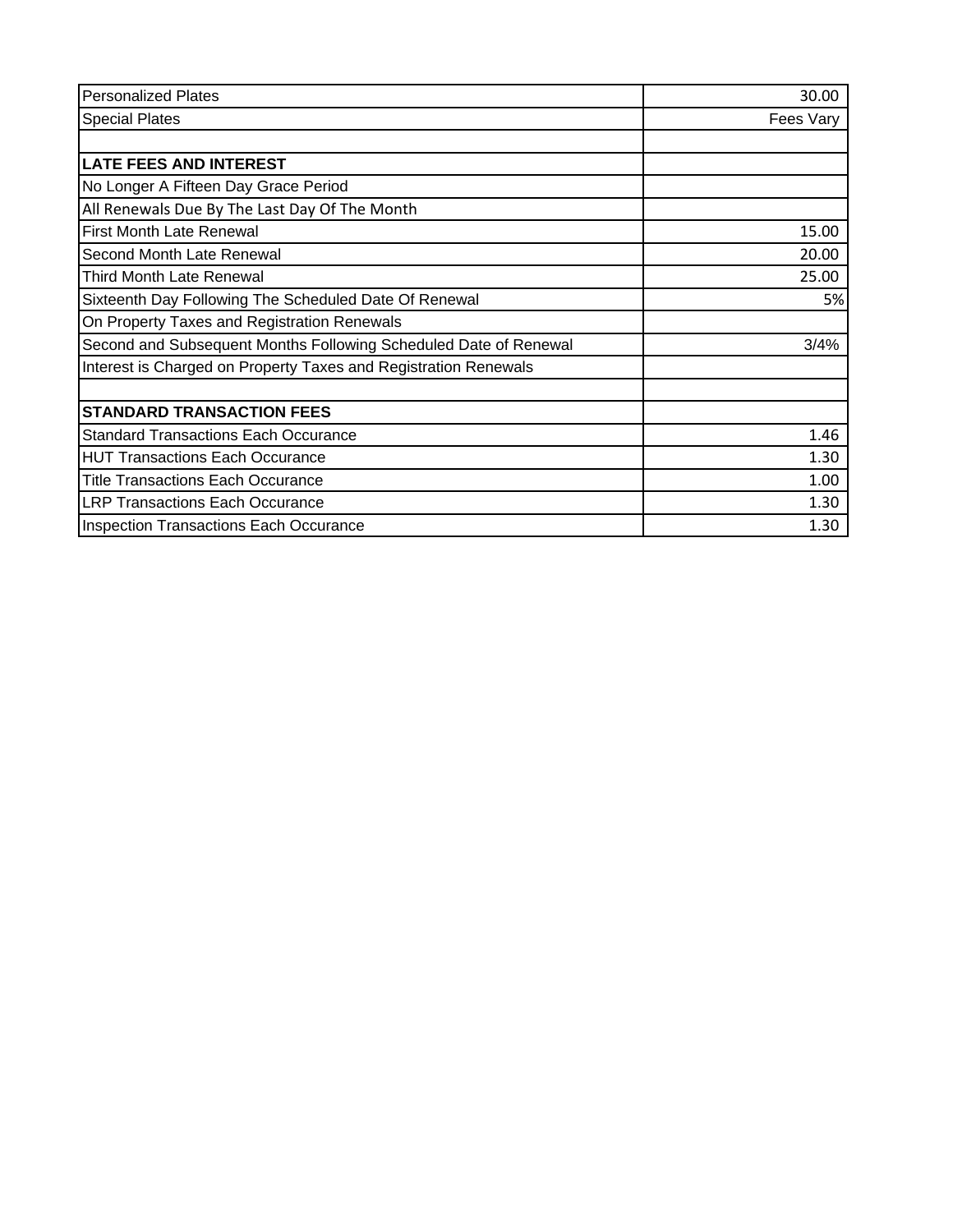## **PARKS AND RECREATION FEE SCHEDULE**

#### **Rentals Yadkin County Resident Non‐Resident** Picnic Shelter and room: \$125.00 refundable deposit \$50/hour / 2 hour minimum \$200.00/all day \$75/hour / 2 hour minimum \$500/all day Amphitheater \$50/all day \$250/hour / \$500/all day Wedding: \$125 refundable deposit  $\overline{a}$  and  $\overline{a}$  200/ 4 hours  $\overline{a}$  and  $\overline{a}$  400/ 4 hours Wedding Reception: \$125 refundable deposit 200/ 4 hours deposit 400/ 4 hours deposit Wedding and Reception: \$125 redding the neception:  $\frac{1}{2}$  and  $\frac{300}{1}$  all day  $\frac{450}{1}$  all day Kids:  $$15/2$  hour/ Weekday \$10/hour/ Weekend \$25/hour/ Weekday \$35/hour Weekend Adults:  $\begin{array}{c} \text{515/hour/} \\ \text{20/hour/} \\ \text{615/hour/} \end{array}$ Weekend \$50/hour/ Weekday \$60/hour/ Weekend Kids:  $$15/ 2$  hour/ Weekday \$10/hour/ Weekend \$25/hour/ Weekday \$35/hour Weekend Adults: \$15/hour/ Weekday \$20/hour/ Weekend \$50/hour/ Weekday \$60/hour/ Weekend Soccer Rentals include all fields except one baseball field Baseball and Softball Rentals include both Fields : Kids: \$15/weekday \$85/Weekend per day \$150 / day Adults **Adults Adults 1997** \$125/Weekend per day \$200 / day Concession Stand **\$20 / SAO / day, \$50 Cleaning Fee \$100 / day** Disc‐Golf Course \$175/day \$250 / day Pool: Pool Rental (after normal hours)  $\vert$  \$125 First 2 hours; \$50 for an additional hour \$100 / hour / 2 hour minimum Pool Party Room **1992 1993 1994 520** / hour / 2hour min **1994 525** / hour / 2hour min General admission **1988 54/Day Per Person** \$6/Day Per Person Pool Concessions Varies Varies Groups of 20 or more **by Apple 20** S2/Day Per Person **\$2/Day Per Person** \$2/Day Per Person Night swim \$3/Night Per Person \$5/Night Per Person Any adult entering with child must pay daily fee! 3 and Under Free Free Swimming Team  $\vert$  \$500/Season for use of pool Swimming Lessons \$30 / Session \$40 / Session Park Membership\*\* \$50/per person \$100/per person Family Park Membership - Family of 4  $\qquad \qquad$ \$150/season  $\qquad \qquad$ \$225/season **YADKIN COUNTY PARK: 6600 Service Road, Yadkinville** Baseball Fields: Rentals for one field only, 2 hour minimum on all field rentals Soccer Fields: Rentals for one field only, 2 hour minimum on all field rentals Sports Club Practice and Tournaments:

\*\* Shelter rental fees at the County Park are waived for non‐profit organizations\*\*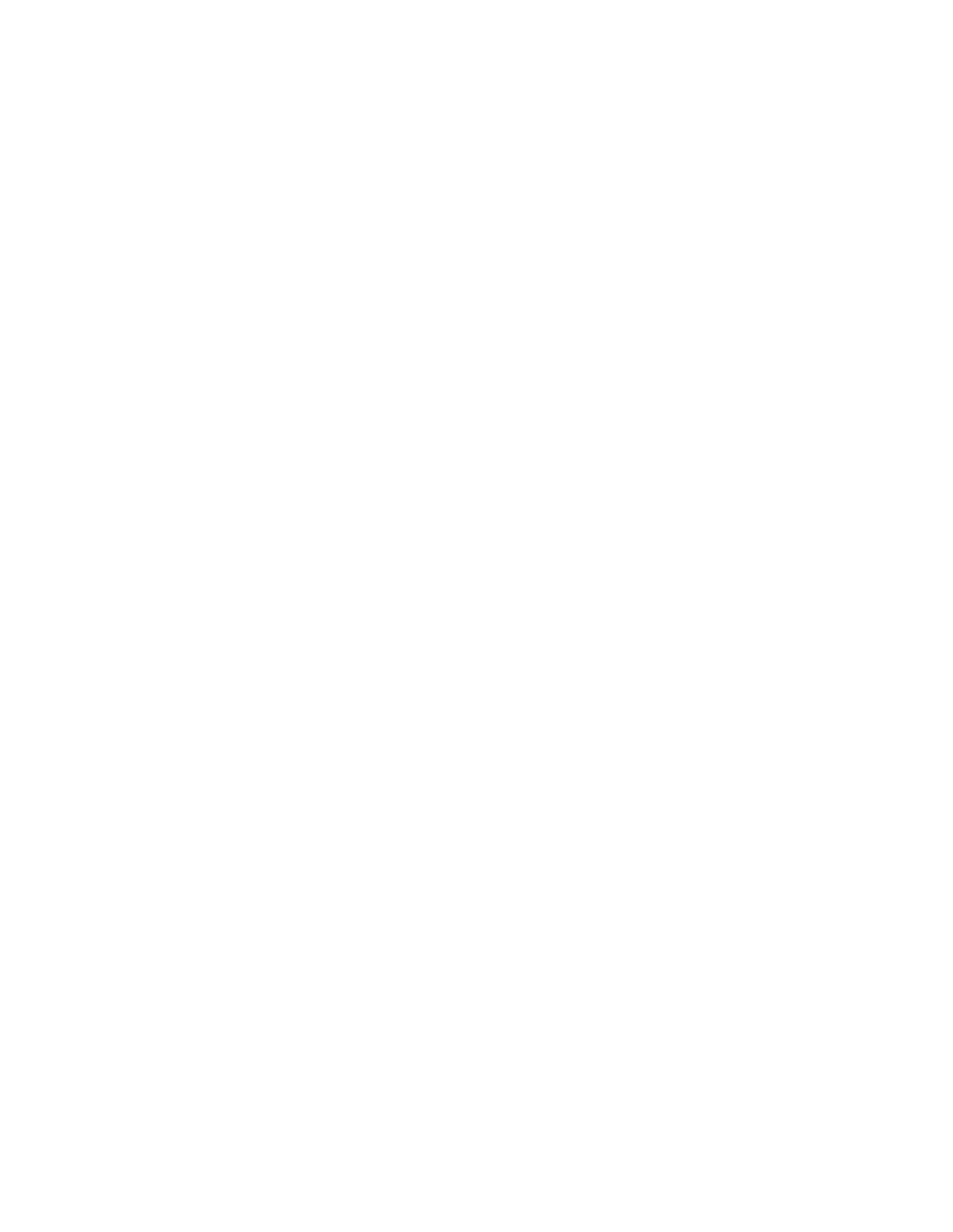| YADKIN MEMORIAL PARK: 1142 Crystal Lane, Yadkinville                            |                                          |                                       |
|---------------------------------------------------------------------------------|------------------------------------------|---------------------------------------|
|                                                                                 |                                          |                                       |
| Boat Launch - Single Entry                                                      | \$5 per boat                             | \$5 per boat                          |
| Boat Lanuch - Season Pass                                                       | \$25 per boat                            | \$45 per boat                         |
| <b>Duck Hunting Application Fee</b>                                             | \$5                                      | Must be a Yadkin County Resident      |
| Duck Hunting Blind Fee                                                          | \$30 (limited to 3 people)               | Must be with a Yadkin County          |
| <b>YWP Stickers</b>                                                             | \$3.00                                   | \$3                                   |
| Fishing tackle and supplies                                                     | Varies                                   | Varies                                |
| Wedding: \$75 refundable deposit                                                | \$400                                    | \$600                                 |
| Reception: \$75 refundable deposit                                              | \$500                                    | \$700                                 |
| Wedding and Reception: \$75                                                     |                                          |                                       |
| refundable deposit                                                              | \$800                                    | \$1,000                               |
| Large Shelter: \$75 refundable deposit                                          | \$50/hour with 2 hour minimum            | \$100/hour with 2 hour minimum        |
| Small Shelter: \$75 refundable deposit                                          | \$20/hour with 2 hour minimum            | \$20/hour with 2 hour minimum         |
| Kayak Rental - including launch fee,<br>PFD and paddle                          | \$5/hour or \$30/day                     | \$5/hour or \$30/day                  |
| Jon boats and Tandem Kayaks -<br>including launch fee, 2 PFD's and 2<br>paddles | \$10/hour or \$40/day                    | \$10/hour or \$40/day                 |
| Boat damage fee (if kayak, jon boat or<br>pedal boats is returned damaged)      | \$100                                    | \$100                                 |
| Replacment Paddle (if paddle is<br>damaged or not returned)                     | \$40/kayak paddle or \$20/boat<br>paddle | \$40/kayak paddle or \$20/boat paddle |
| Replacment PFD (if PFD is damaged<br>or not returned)                           | \$15.00/PFD                              | \$15.00/PFD                           |

\*\* County Park Membership allows free access to the Yadkin County pool for the entire season as well as a 15% discount on swimming lessons and a 15% discount on shelter, ampitheater, pool party and party room rental.

Fees will be waived for all municipalities and the Yadkin Family YMCA In the event of rain, Yadkin County sports clubs will be given another date or a refund.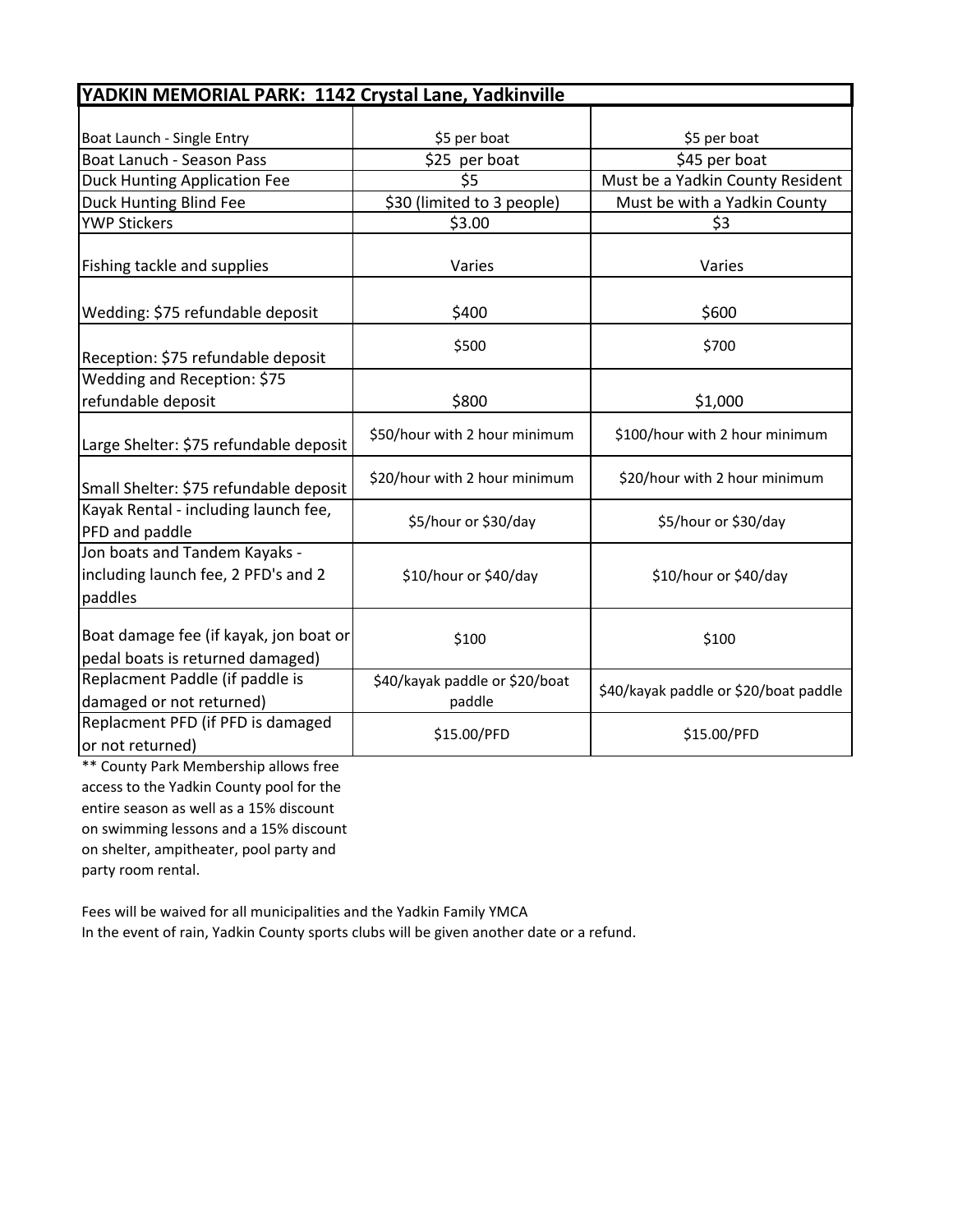## **PLANNING AND ZONING FEE SCHEDULE**

|                                                 | <b>FEE</b>                                              |
|-------------------------------------------------|---------------------------------------------------------|
| Manufactured Home Park                          | 150.00 (preliminary); 150.00 plus 10.00 per lot (final) |
| Manufactured Home Site Inspection               | 35.00                                                   |
| Subdivision, minor                              | 25.00 one lot; 10.00 each additional lot                |
| Recombinations and other exempt plats           | Subdivison review fee 25.00                             |
| Subdivision, major                              | 200.00 (preliminary); 200.00 plus 20.00 per lot (final) |
| Subdivision variance                            | 150.00                                                  |
| Performance guarantee review/extension on       | 150.00                                                  |
| subdivision improvements                        |                                                         |
| Revisit, subdivision/Manufactured Home Park     | 35.00                                                   |
| New wireless Communication Tower                | 1,000.00 plus expenses occurred over this amount        |
| Tower co-location/modification review           | 500.00                                                  |
| Watershed 10/70 request or other request to the | 150.00                                                  |
| <b>Watershed Review Board</b>                   |                                                         |
| Zoning certification letter                     | 30.00                                                   |
| Zoning permit, single-family residential        | 30.00                                                   |
| Zoning permit, with site plan review            | 75.00                                                   |
| Zoning permit, Group Development                | 100.00                                                  |
| Amendment to Zoning Text                        | 400.00                                                  |
| Amendment to Zoning Map, Residential            | 300.00                                                  |
| Amendment to Zoning Map, Business               | 300.00                                                  |
| Amendment to Zoning Map, Industrial             | 450.00                                                  |
| Zoning Variance or appeal                       | 300.00                                                  |
| <b>Conditional Use Permit</b>                   | 300.00                                                  |
| <b>Temporary Use Permit</b>                     | 25.00                                                   |
| <b>Billboard Permit</b>                         | 100.00                                                  |
| Sign Permit                                     | 50.00                                                   |
| Copy of Land Use Plan                           | 20.00                                                   |
| Copy of Zoning Ordinance Text                   | 15.00                                                   |
| Zoning Map Copy                                 | 15.00                                                   |
| Postage/handling for mailed ordinance/plan      | 5.00                                                    |
| Road Sign, Manufactured Home Park/Subdivision   | 100.00                                                  |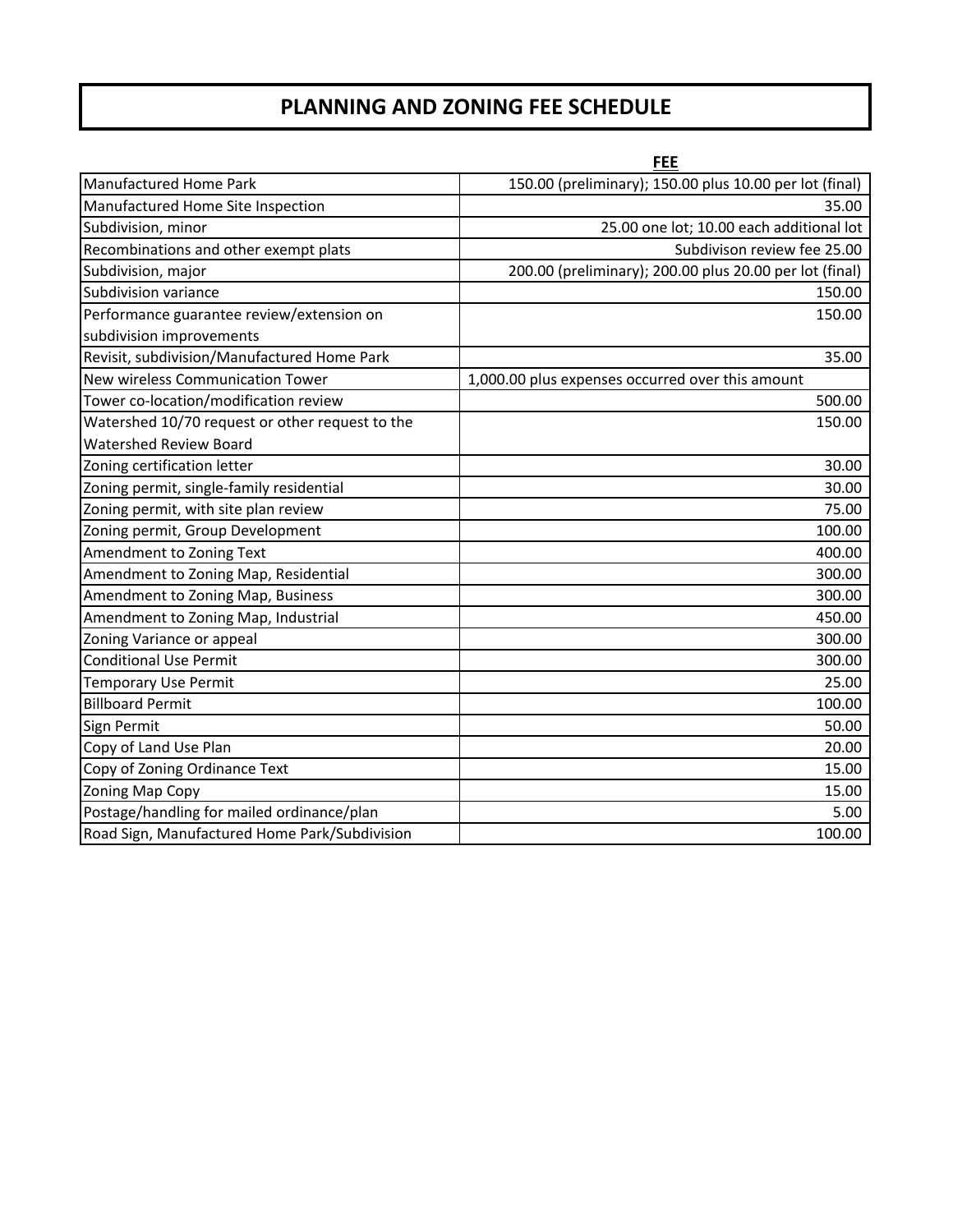# **REGISTER OF DEEDS FEE SCHEDULE**

|                                                 | <b>FEE</b>                        |
|-------------------------------------------------|-----------------------------------|
| <b>General Documents:</b>                       |                                   |
| 1st page through page 15                        | 26.00                             |
| Each additional page                            | 4.00                              |
| Each additional name in excess of 20 names      | 2.00                              |
| <b>Deeds of Trust and Mortgages:</b>            |                                   |
| 1st page through page 35                        | 64.00                             |
| Each additional page                            | 4.00                              |
| Each additional name in excess of 20 names      | 2.00                              |
| Additional (multi-instrument)                   | 10.00                             |
| No charge for Satisfaction/Cancellation         |                                   |
| <b>Plats:</b>                                   |                                   |
| First page (GS 61-10)                           | 21.00                             |
| Each additional page                            | 21.00                             |
| Each additional name in                         | 2.00                              |
| Certified copy (per first page)                 | 5.00                              |
| <b>Highway Maps:</b>                            |                                   |
| Highway maps- 1st page                          | 21.00                             |
| Highway maps- 2+ pages                          | 5.00                              |
| Certified copy (per first page)                 | 5.00                              |
| Marriage License:                               |                                   |
| License                                         | 60.00                             |
| Corrections                                     | 10.00                             |
| Notary:                                         |                                   |
| Notary Oath                                     | 10.00                             |
| Verification of Commission                      | 3.00                              |
| Vital Records (certified):                      |                                   |
| Certified birth, death or marriage records      | 10.00 each                        |
| Amendments to death and birth records           | 20.00                             |
| Delayed birth certificate                       | 20.00                             |
| Certified birth issued in EBRS                  | 24.00                             |
| Additional certified birth issued in EBRS       | 15.00                             |
| Legitimation                                    | 20.00                             |
| <b>Uniform Commercial Code:</b>                 |                                   |
| Initial, corrections, amendments & terminations |                                   |
| $1-2$ pages                                     | 38.00                             |
| $3-10$ pages                                    | 45.00                             |
| Over 10 pages                                   | 45.00 + 2.00 each additional page |
| <b>Uncertified Copies:</b>                      |                                   |
| Plats (18" x 24")                               | 2.00 per page                     |
| Plats via mail                                  | 3.00 per page                     |
| Copies                                          | 0.25                              |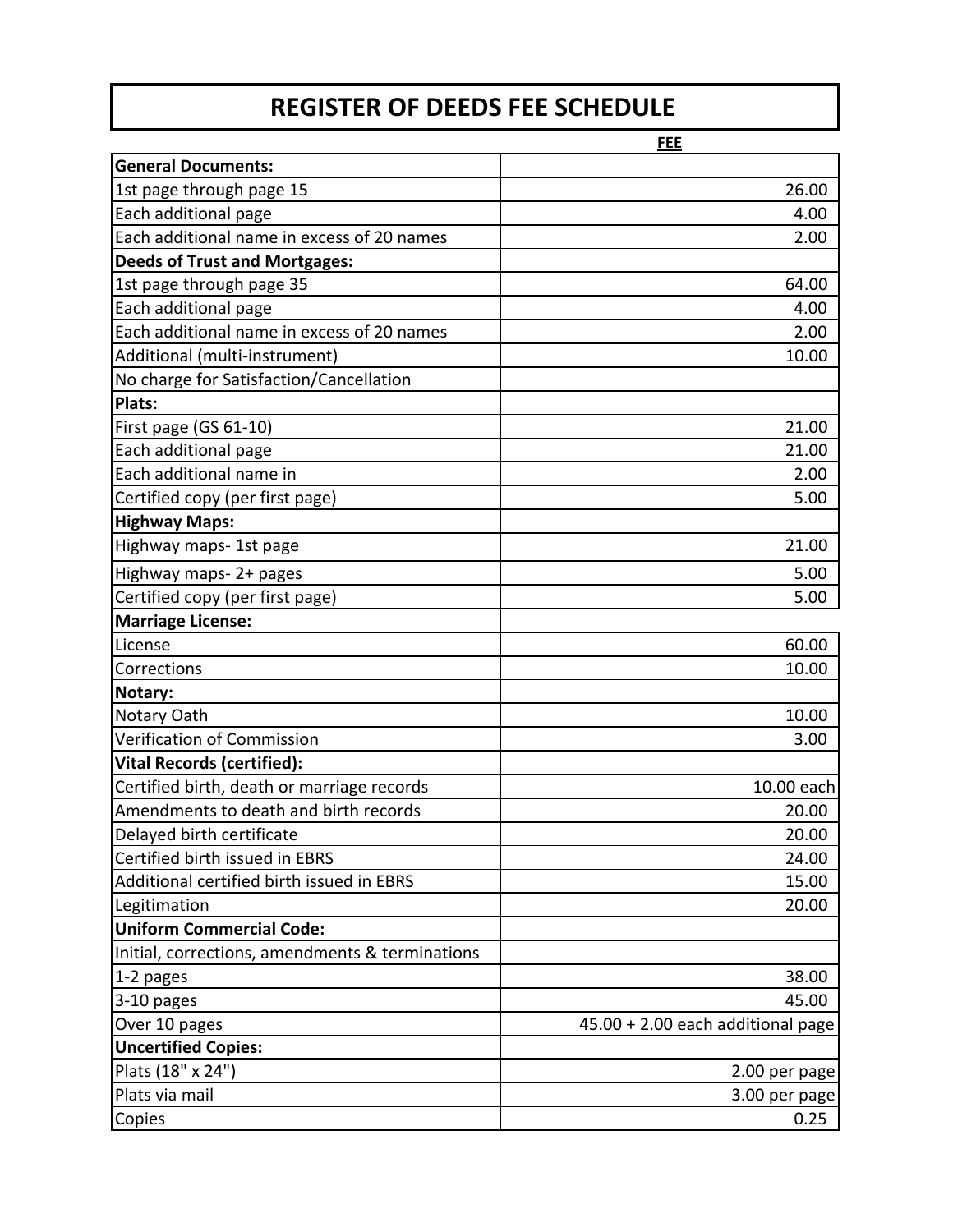| <b>Certified Copies of Documents:</b> |                   |
|---------------------------------------|-------------------|
| First page                            | 5.00              |
| Each additional page                  | 2.00              |
| <b>Excise Tax Stamps</b>              | 2.00 per thousand |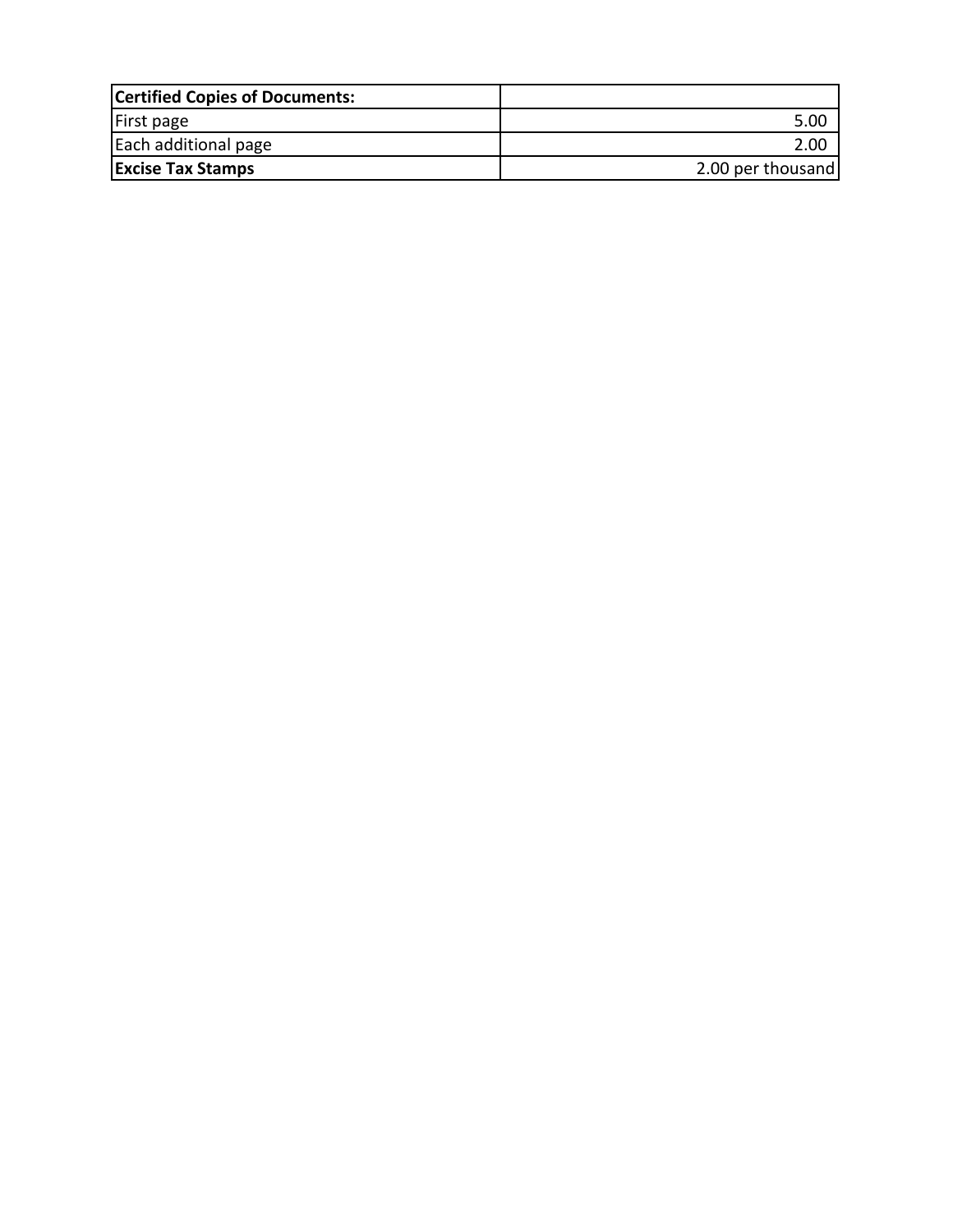# **SHERIFF FEE SCHEDULE**

|                                | <b>FEE</b>                               |
|--------------------------------|------------------------------------------|
| <b>Concealed Carry Permits</b> | 45.00                                    |
| NCGS 14-415.19                 |                                          |
| lPistol Purchase Permits       | 5.00                                     |
| $NCGS$ 14-404(8)(e)            |                                          |
| <b>Civil Process Fee</b>       | 30 in-state                              |
| $NCGS 7A-311(a)(1)(a)$         | 50 out of state                          |
| <b>Execution Fees</b>          | 5% of first 500                          |
| $NCGS 7A-311(a)(3)$            | 2.5% of all sums over 500                |
| Inmate Housing                 | 40.00 per day                            |
| DV Weapon Storage              | 20.00 Administrative Fee                 |
| NCGS 50B-3.1(a)(2)             | 0.25 per day per weapon                  |
|                                | 0.25 per day per 500 rounds of amunition |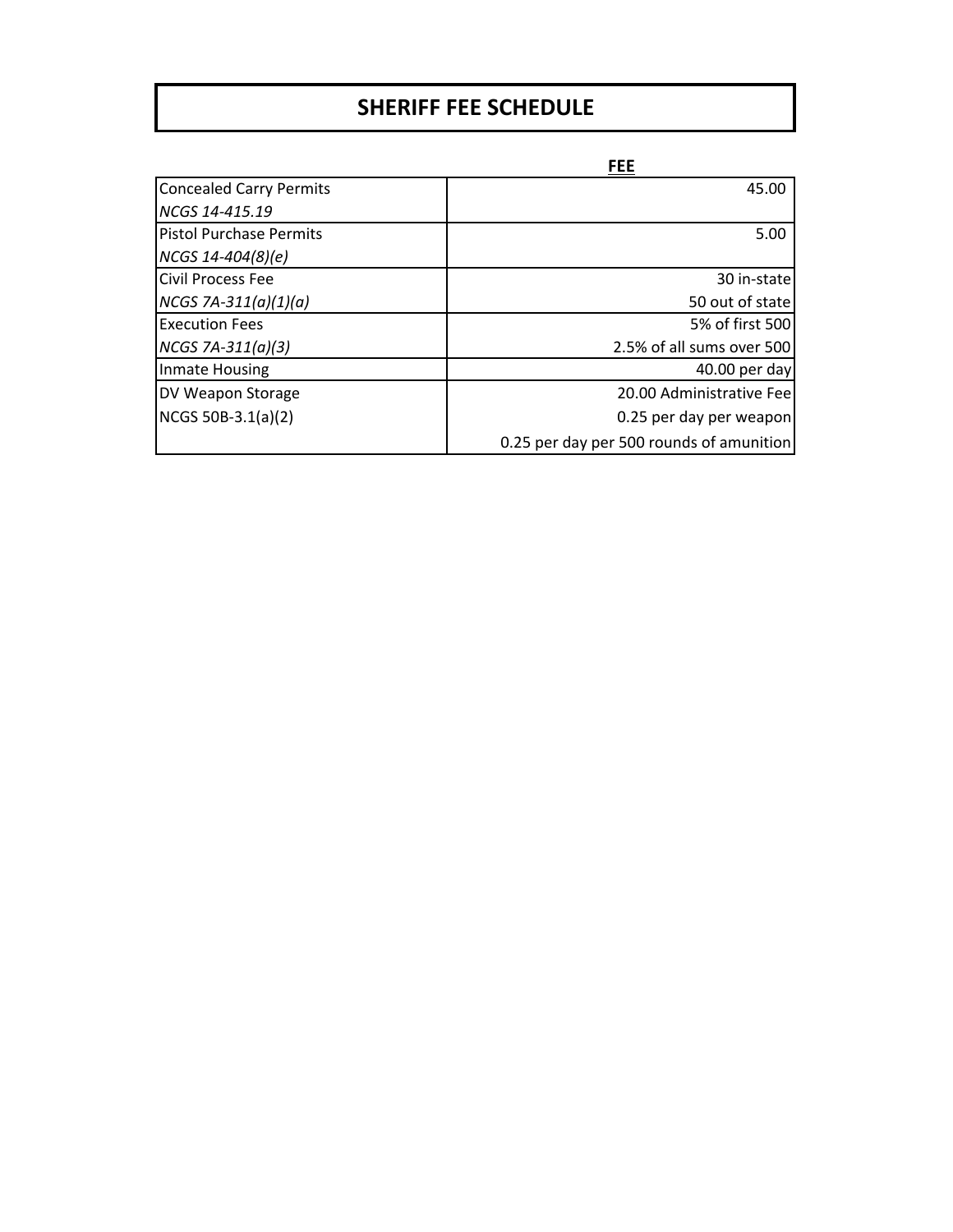## **SOCIAL SERVICES FEE SCHEDULE**

**Fee**

| <b>NC Health Choice Fee</b>                   | 50.00 per child or 100.00 per family (Dependent upon income)    |
|-----------------------------------------------|-----------------------------------------------------------------|
| Child Support-DNA                             | 31.00 per person                                                |
| Child Support-Application Fee                 | 25.00 if not eligible for Medicaid (Dependent upon income)      |
| Child Support-Application Fee                 | 10.00 if a timely referral not generated by Medicaid Worker     |
| Child Support-(Voluntarily Support Agreement) | 6.00                                                            |
|                                               | 200.0 to 1500.00 per adoption - dependent on type of adoption ( |
| <b>Adoption Fee</b>                           | relative or independent)                                        |
| Confidental Intermediary Fees                 | 400.00 Consultation & Search (Dependent upon income)            |
|                                               | 60.00 per hour Follow up Services (Dependent upon income)       |
| <b>CAP Assessment Fees</b>                    | 4.14 per 15 minute unit up to 6 hours upon client income        |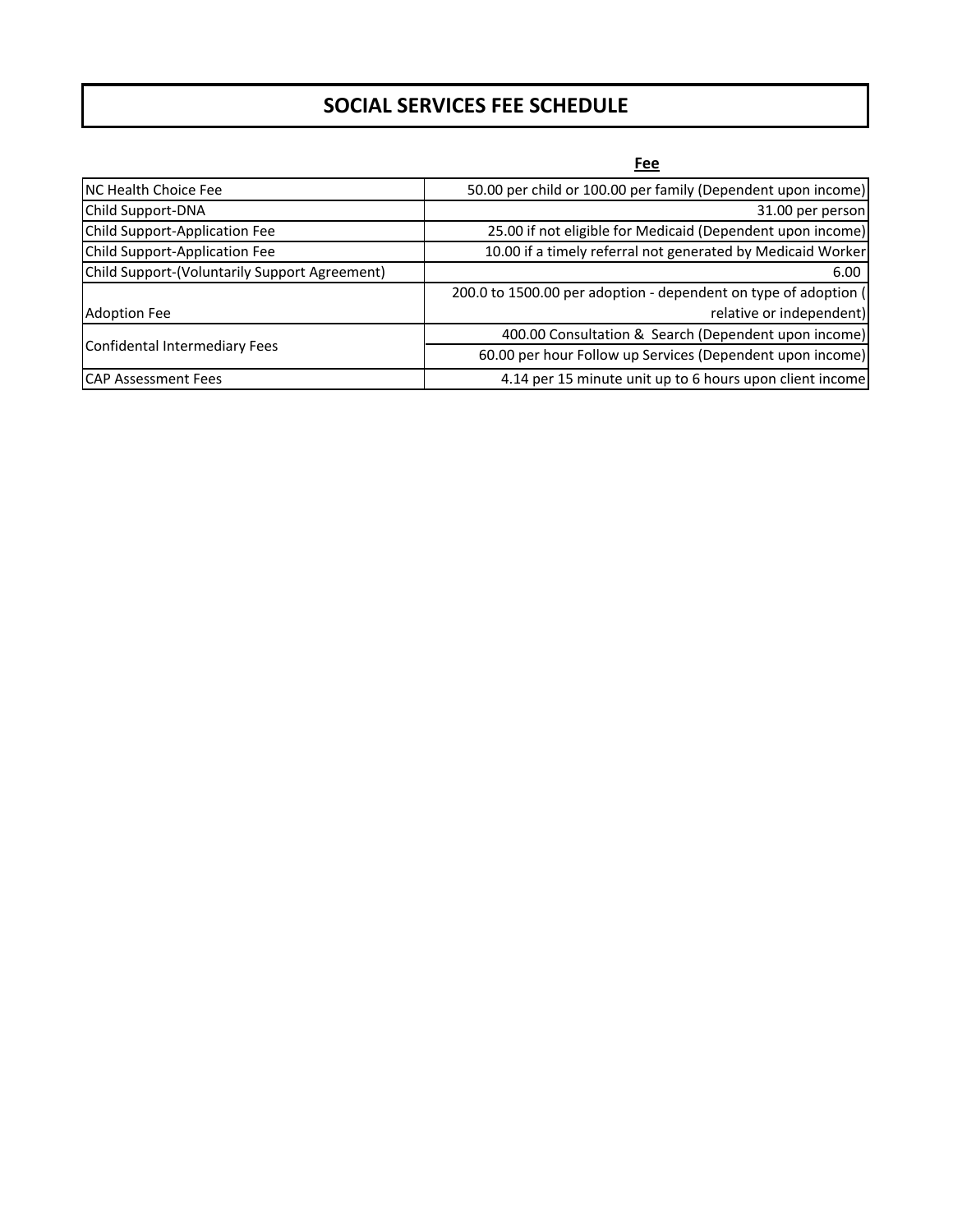# **SOIL & WATER FEE SCHEDULE**

|                                         | <b>FEE</b>    |
|-----------------------------------------|---------------|
| Tree seedlings                          | $0.10$ each   |
| No-till drill rentals                   | 9.00 per acre |
| Truax drill rental                      | 9.00 per acre |
| Minimum Drill Rental                    | 100.00        |
| Late Fee for Drill Return               | 50.00         |
| Maintenance Fee If Drill is not greased | 20.00         |
| Drill Jack if Destroyed                 | 75.00         |
| Drill Cover if lost                     | 350.00        |
| Drill Hitch Pin (if lost or destroyed)  | 20.00         |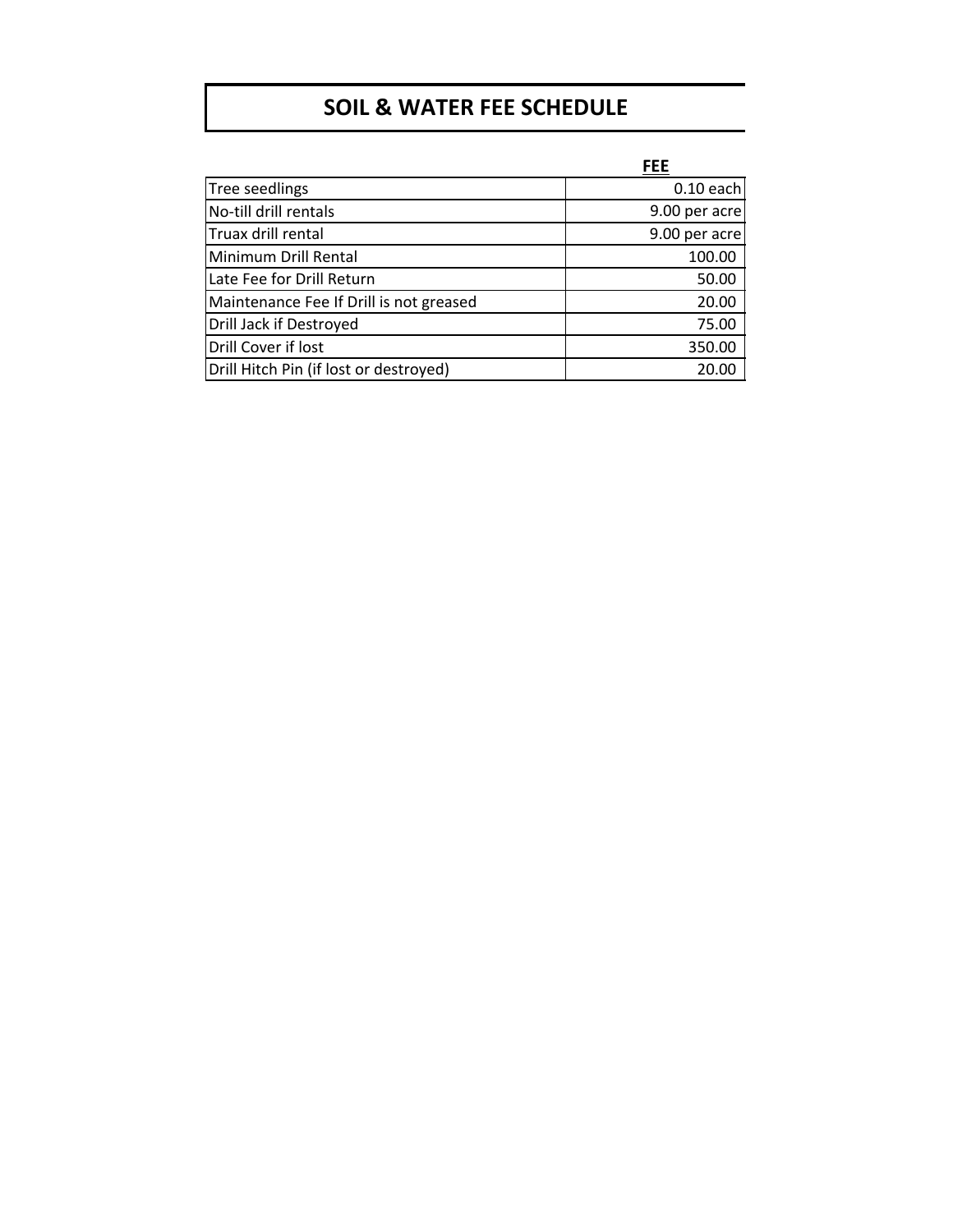# **SOLID WASTE FEE SCHEDULE**

|                                                                       | <b>FEE</b>           |
|-----------------------------------------------------------------------|----------------------|
| Household fee (limit two stickers per household)                      | 60.00                |
| <b>Additional Stickers</b>                                            | 5.00 per sticker     |
| <b>Tipping fee</b>                                                    | 70.00                |
| Minimum Fee Transfer Station                                          | 8.00                 |
| Tipping fee for NCDOT Roadside collections                            |                      |
| (orange bags/animal carcasses)                                        | No charge            |
| Franchise fee                                                         | 300.00 per franchise |
| Scrap Tires with signed Certification Form                            | No charge            |
| Scrap Tires without Signed Certification Form                         |                      |
| (up to 5 tires per person/year)                                       | No charge            |
| Scrap Tires without Signed Certification Form                         |                      |
| (Over 5 tires per person/year)                                        | 80.00 per ton        |
| Oil and Oil Filters                                                   | No charge            |
| White goods                                                           | No charge            |
| Recycle fees                                                          | No charge            |
| Metal recycling                                                       | No charge            |
| Television and Computer Monitors up to 32" Complete and Intact        | 6.00 per unit        |
| Television and Computer Monitors up to 32" Broken/Missing Parts       | 10.00 per unit       |
| Television and Computer Monitors larger than 32" Complete and Intact  | 10.00 per unit       |
| Television and Computer Monitors larger than 32" Broken/Missing Parts | 20.00 per unit       |
| <b>Other Electronics</b>                                              | No Charge            |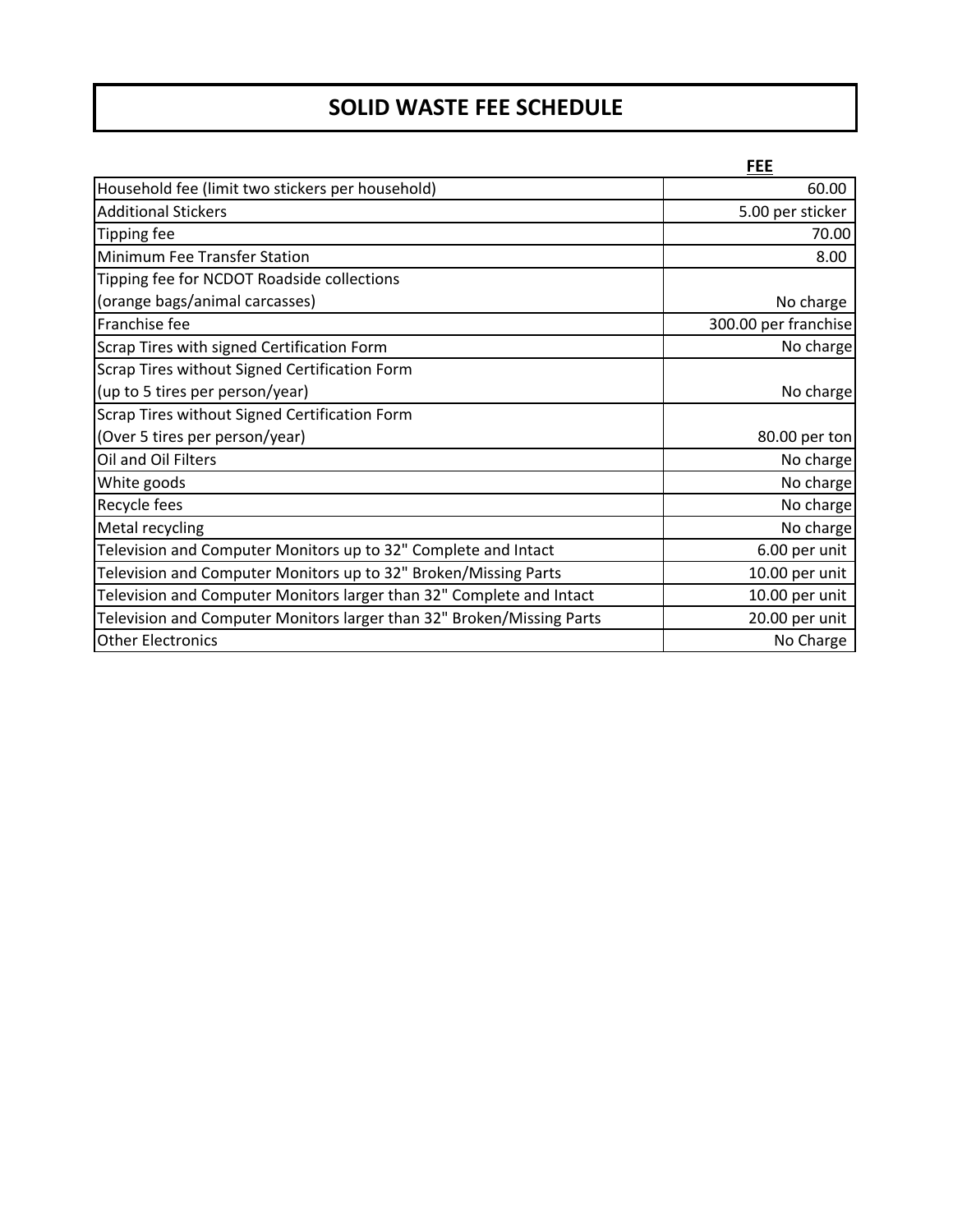# **TAX FEE SCHEDULE**

| <b>Documents</b>                     |                | <b>FEE</b>     |
|--------------------------------------|----------------|----------------|
| Copy/Personal Fax                    |                | .10 per page   |
| Document Scan to CD                  |                | 3.00           |
| Black & White Map Copy 8.5 x 11      |                | 1.00           |
| Color Map Copy 8.5 x 11              |                | 2.00           |
| Color Map Copy 18 x24                |                | 10.00          |
| Black & White Map Copy 18 x 24       |                | 5.00           |
| Color Scan Document 24"              |                | 10.00          |
| Black & White Scan Document 24"      |                | 5.00           |
| Color Custom Map up to 36"           |                | 30.00          |
| <b>Returned Check Fee</b>            |                | 25.00          |
| <b>Lamination Fees:</b>              | 8 1/2 X 11 (2) | 1.00           |
|                                      | 18 x 24        | 3.00           |
| Color Plat Copy 18 x 24              |                | 10.00          |
| Black & White Plat Copy 18 x 24      |                | 5.00           |
| <b>Custom Tax Report of Property</b> |                | 85.00 - 350.00 |